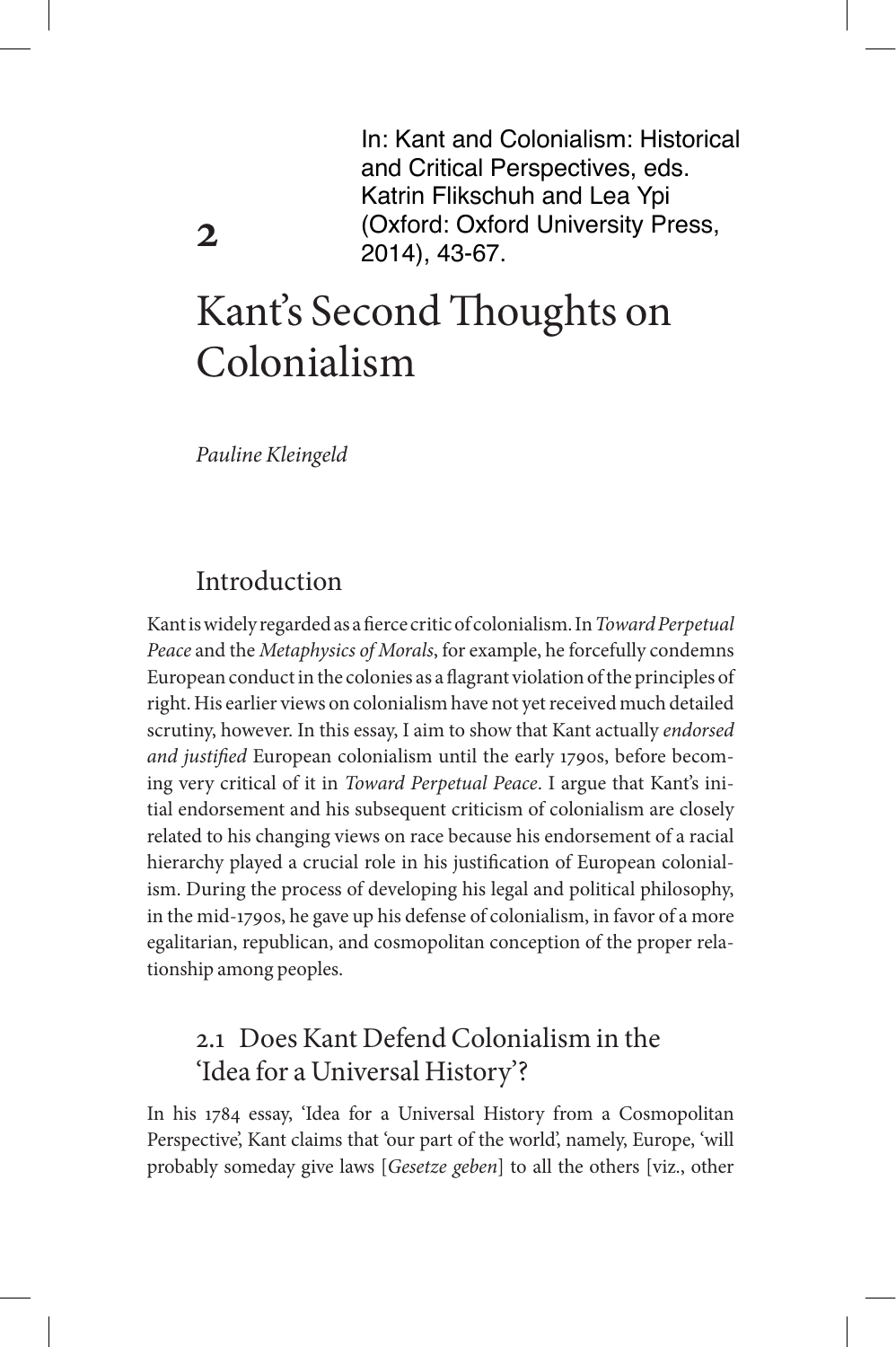parts of the world]' (IaG 8:29). The claim is a parenthetical comment that is not further explained in the essay. In the light of Kant's unambiguous criticisms of colonialism in later texts, some commentators have resisted a literal interpretation as a prediction or endorsement of worldwide European colonialism. Several alternative readings are possible. Todd Hedrick has suggested, for example, that Kant's remark should not be read as referring to the probability of European world legislation. Rather, he proposes, Kant meant something analogous to the current post-colonial condition, where, as Hedrick puts it, ethnically white nations of the world dominate without directly ruling or occupying other parts of the world.<sup>1</sup> Béatrice Longuenesse has mentioned another possibility, namely, that Kant's claim might have to be taken as meaning that Europe will spread its model of legislation (in form or content) across the world, instead of European countries dictating laws elsewhere.<sup>2</sup> These possibilities cannot be excluded out of hand, especially in the light of Kant's well-known criticisms of colonialism.

Nevertheless, prima facie there is some reason to doubt these non-literal readings. There is no other text in which Kant uses 'Gesetze geben' (or gesetzgeben, Gesetzgebung) for 'dominating without ruling' or 'spreading the model of legislation' (presumably by having the European model of legislation adopted by peoples elsewhere in the world). It generally simply means 'giving laws'. If we take it to mean law-giving, the passage under consideration means nothing less than that Europeans will probably give laws to the rest of the world at some point in the future, which would amount to a form of colonial rule.

If Kant here designates European legislation for the rest of the world as a probable end result of history, this is of course highly signifcant. In the 'Idea for a Universal History', he sketches an idea of progress, according to which history is moving towards a 'cosmopolitan condition' of an international federation with coercive powers. Given this teleological argumentative context, the remark cannot be downplayed as 'merely' a prediction of an unfortunate but empirically probable future state of the world. Kant is here sketching an idea of the 'fnal end' of history, and if

<sup>&</sup>lt;sup>1</sup> Todd Hedrick, 'Race, Difference, and Anthropology in Kant's Cosmopolitanism', Journal of the History of Philosophy 46 (2008): 245–68; here 262.

<sup>&</sup>lt;sup>2</sup> Béatrice Longuenesse, 'Kant's Imperfect Cosmopolitanism', in The Cosmopolitan Ideal, ed. Hilary Ballon (New York: NYU Press, forthcoming). She does not claim that this interpretation is the correct one but mentions it as a possibility.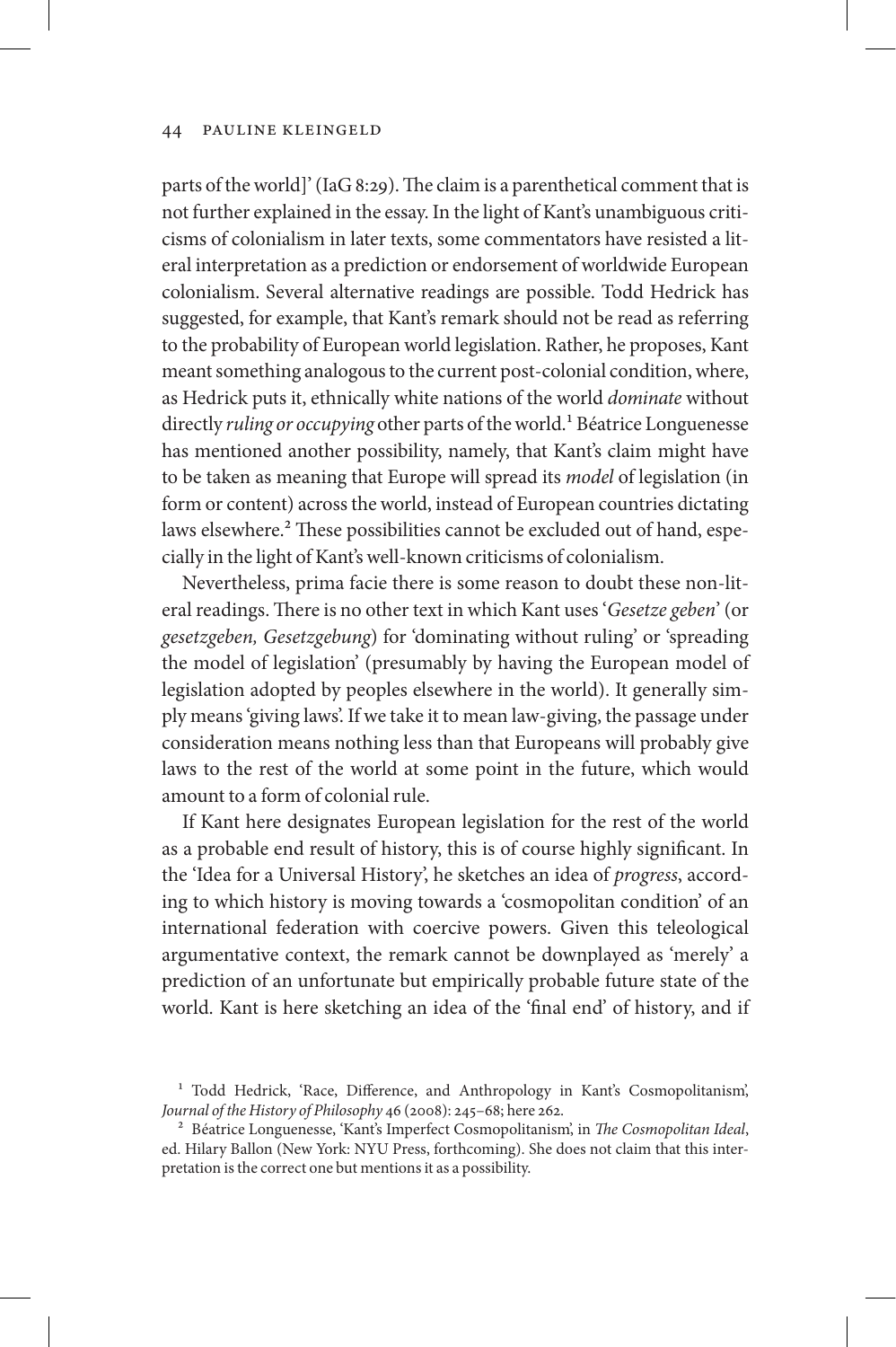the remark is to be taken literally, it means that this historical telos is supposed to ('probably') include European legislation for all other parts of the world. In other words, we need to consider the possibility that Kant's ideal 'cosmopolitan condition' should be interpreted as a condition of European colonial rule.

If the comment is read literally, the passage contradicts Kant's powerful critique of colonialism found in Toward Perpetual Peace and the Metaphysics of Morals. This, in turn, raises more questions. For we should then ask what to make of the discrepancy between Kant's remark in the 'Idea for a Universal History' and his colonialism critique. Is Kant contradicting himself—is this remark the result of a careless formulation or of confusion, perhaps? Or was Kant's position ambivalent? Thomas McCarthy has argued for this second view, claiming that Kant condemned colonialism and slavery on the grounds of morality and right, even while regarding them as necessary for the spread of civilization and right throughout the world.<sup>3</sup> Or—and this is an important third possibility—did Kant perhaps change his views over time? Determining which of these three alternative interpretations is the right one requires us to place Kant's remark within a broader interpretive context. Whether Kant's seeming endorsement of colonialism is the result of a careless formulation, whether he simultaneously welcomed and criticized colonialism, or whether he initially endorsed it and later criticized it can be established only against the broader hermeneutical background of his views on colonialism and related issues.

I argue in favor of the third interpretation, namely, the view that Kant defended European colonialism during the 1780s and early 1790s, and that he started to criticize it only during the 1790s. Kant's texts of the 1780s and early 1790s contain many more passages in which he defends or at least clearly condones European colonialism overseas, while they do not—to my knowledge—contain any critique of it. Conversely, his texts dating from the mid and late 1790s contain many trenchant criticisms of European colonialism and no defenses. This solid pattern gives us reason to reject the first and second interpretations. The texts display a chronological pattern indicating that Kant radically changed his views on colonialism in the mid-1790s.<sup>4</sup>

<sup>&</sup>lt;sup>3</sup> Thomas McCarthy, Race, Empire, and the Idea of Human Development (Cambridge: Cambridge University Press, 2009), 62.

<sup>4</sup> Although Kant's Lectures on Physical Geography were published in 1802, this edition cannot be regarded as reflecting Kant's views around that time. There are well-known problems with the Rink edition that make it difficult to date specific passages; many parts of the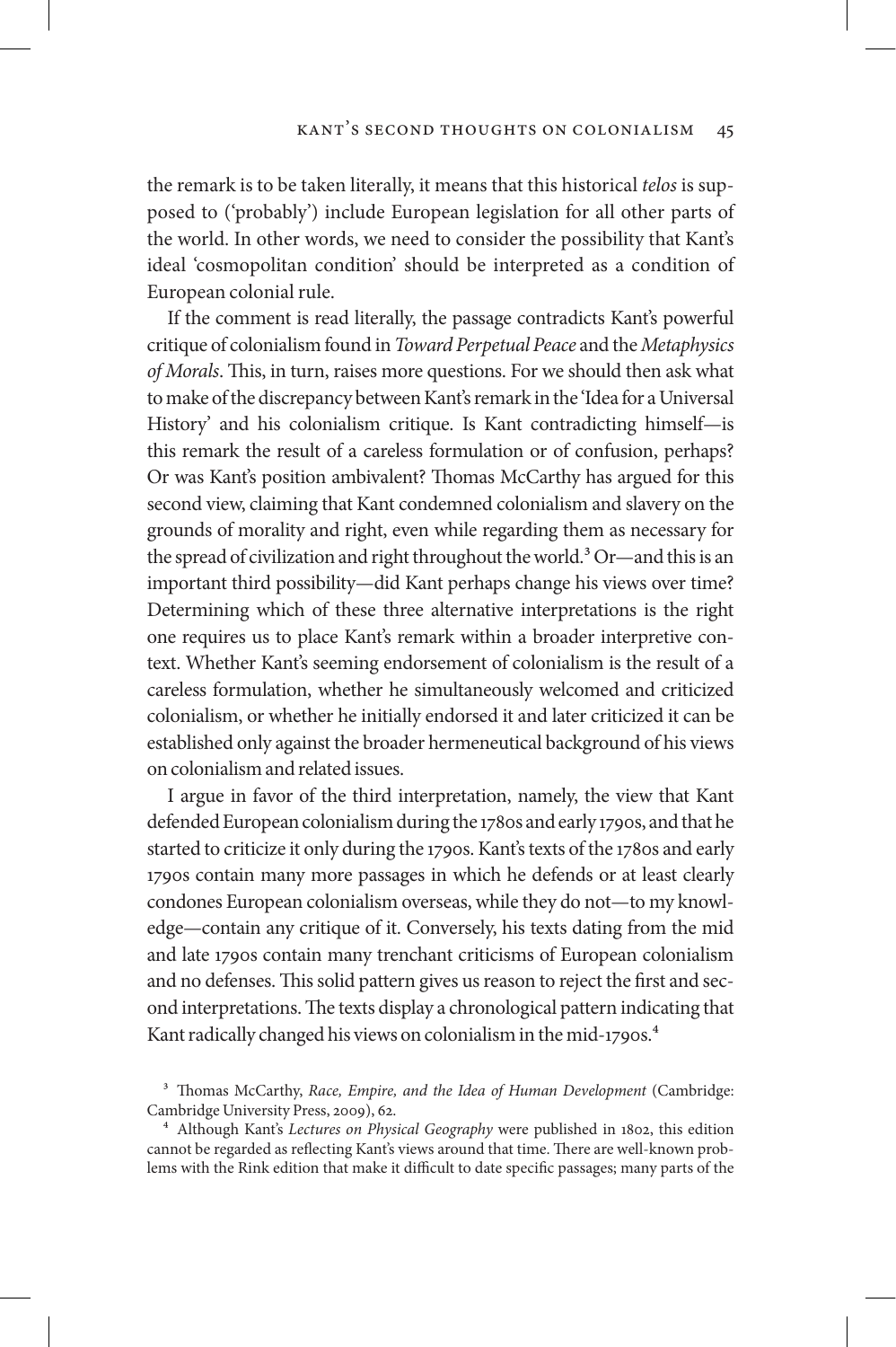# 2.2 Kant's Defense of Colonialism during the 1780s and Early 1790s

One of Kant's clearest defenses of colonialism is found in his Lectures on Physical Geography (Doenhof), lectures which he most probably gave in 1782. According to the lecture notes, Kant explained that India would be happier under a stronger form of European colonial rule:

These peoples [viz., in India] deserve a better fate than their current one, because it is a very manageable and easily governed people! The current fate of India depends as little on the French as on the English, but this much is certain, that if they were to be ruled by a European sovereign, the nation would become happier. (VPG Doenhoff 178).

This comment clearly indicates Kant's endorsement, even his active recommendation of European colonial rule: India 'deserves' European colonial rule because it is so 'easily governed', and it would be 'happier' as a result.

In Kant's characterizations of the diferent 'races', we fnd many passages in which he posits a connection between racial diferences and politically relevant mental and agential characteristics.<sup>5</sup> Consider the following passages: 'Americans and Negroes cannot govern themselves. Thus, [they] serve only as slaves.' Blacks are said to 'adopt the culture of bondsmen but not of free men, and they are incapable of leading themselves. Children' (Sketches for the Lectures on Anthropology, from the  $1780s$ , R  $15:877-8$ ). The 'Hindus' are said to be superior to the Negroes because they can be educated, but they can be educated only in the arts, not in the sciences and other endeavors that require the use of abstract concepts. They are hence incapable of being magistrates, and incapable of genuine freedom and virtue (877). The 'white' race is superior and the only non-defcient race: 'the race of whites contains all incentives and talents'  $(878)$ . This racial hierarchy is repeated in many other texts. In anthropology lecture notes that probably stem from 1781 to 1782, for example, Kant

text even stem from the pre-Critical period. Because this chapter concerns the development of Kant's views during the Critical period, I build my case on published texts and lecture notes, of which the dates are less in dispute.

<sup>5</sup> In the description of Kant's account of race and racial hierarchy, I draw in part on my article, 'Kant's Second Thoughts on Race', Philosophical Quarterly 57 (2007): 573-92, and my book, Kant and Cosmopolitanism: The Philosophical Ideal of World Citizenship (Cambridge: Cambridge University Press, 2012), chapter 4.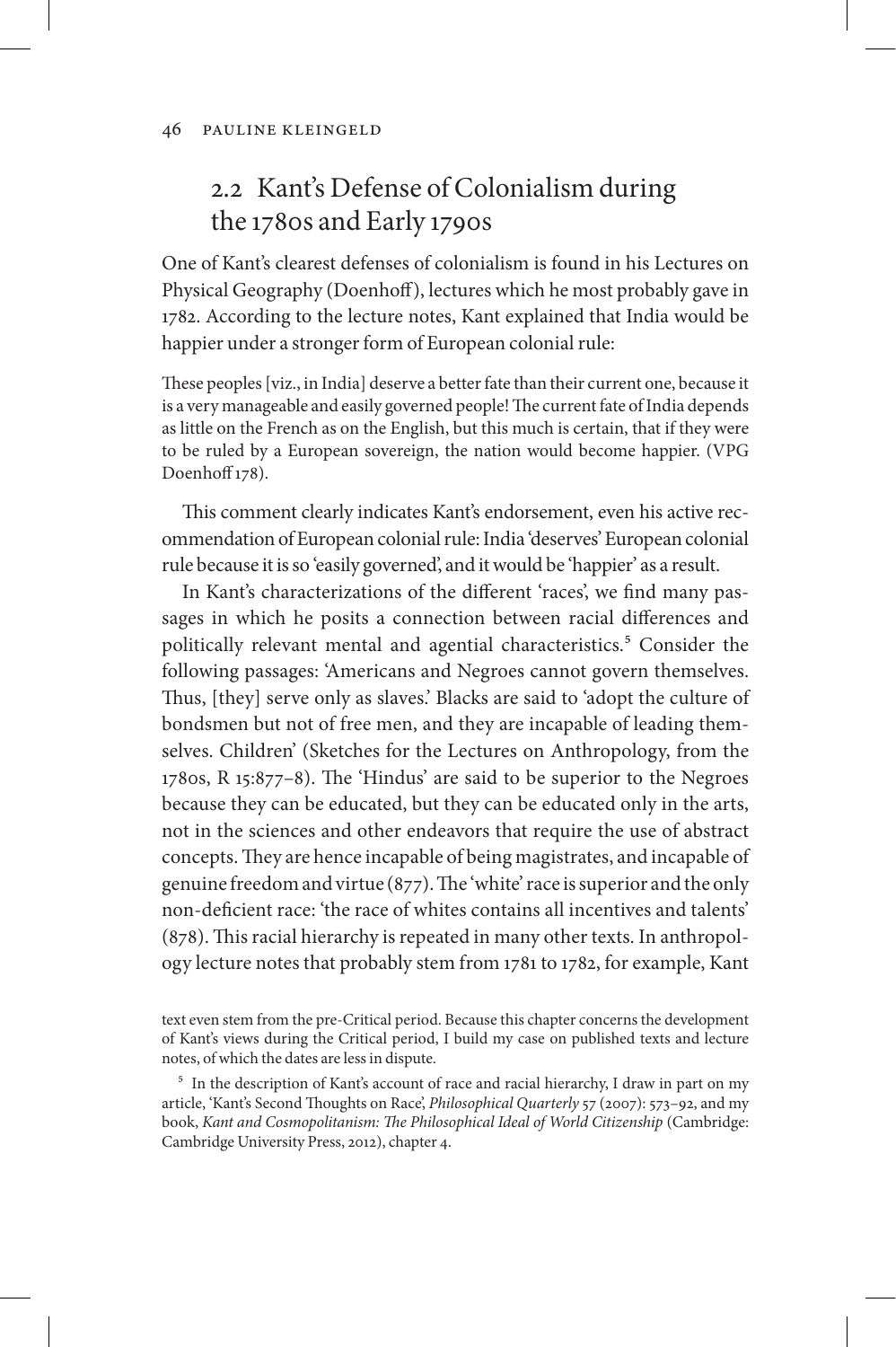reportedly asserts that Native Americans are the lowest of the four races because they are completely inert, impassive, and incapable of being educated at all. He places the 'Negroes' above them because they are capable of being trained to be slaves (but incapable of other forms of education). Asians have many more talents, but still fewer than whites (VA 25:1187; see also VA Ko 362–5). Kant invokes this racial hierarchy—along with the thesis that non-whites are incapable of governing themselves, incapable of being magistrates, and incapable of genuine freedom, and that whites, by contrast, do have the requisite capabilities—to justify whites' subjecting and governing non-whites through colonial rule. Kant's account contains a mix of paternalism (as with India, which would be 'happier' as a European colony) and instrumentalization (as with Native Americans and blacks, whose alleged 'purpose' is to serve as slaves).

Consistent with the characterizations quoted, Kant discusses the activities of Europeans in the overseas colonies without criticism. In his 1777 paper, 'Of the diferent races of human beings', he discusses colonial slavery in a very matter-of-fact way: 'one makes use of the red slaves (Americans) in Surinam only for labors in the house because they are too weak for feld labor, for which one uses Negroes' (VRM 2:438n.). Surinam was a Dutch colony, and the term 'one' (in 'one uses Negroes') adopts the perspective of the slave owners and their equals. There is no hint of criticism of either colonialism or slavery here. A similar perspective is adopted in the following passage from the 1782 Doenhoff Lectures on Physical Geography; note again the use of 'one' and, in this passage, the salient implicit contrast between 'slave' and 'human being':

The Mandinka are the very most desirable among all Negroes up to the Gambia river, because they are the most hardworking ones. These are the ones that one prefers to seek for slaves, because these can tolerate labour in the greatest heat that no human being [Mensch] can endure. Each year 20,000 of this Negro nation have to be bought to replace the decline of them in America, where they are used to work on the spice trees and in general on the entire établissement. One gets the Negroes by having them catch each other, and one has to seize them with force. (VPG Doenhof: 189)

Conceptually speaking, it is possible to imagine a defense of colonialism without racism or a defense of racism without colonialism. In Kant's case, however, the two clearly go hand in hand. As is clear from the passages cited, he characterizes the diferent races in terms of their (in)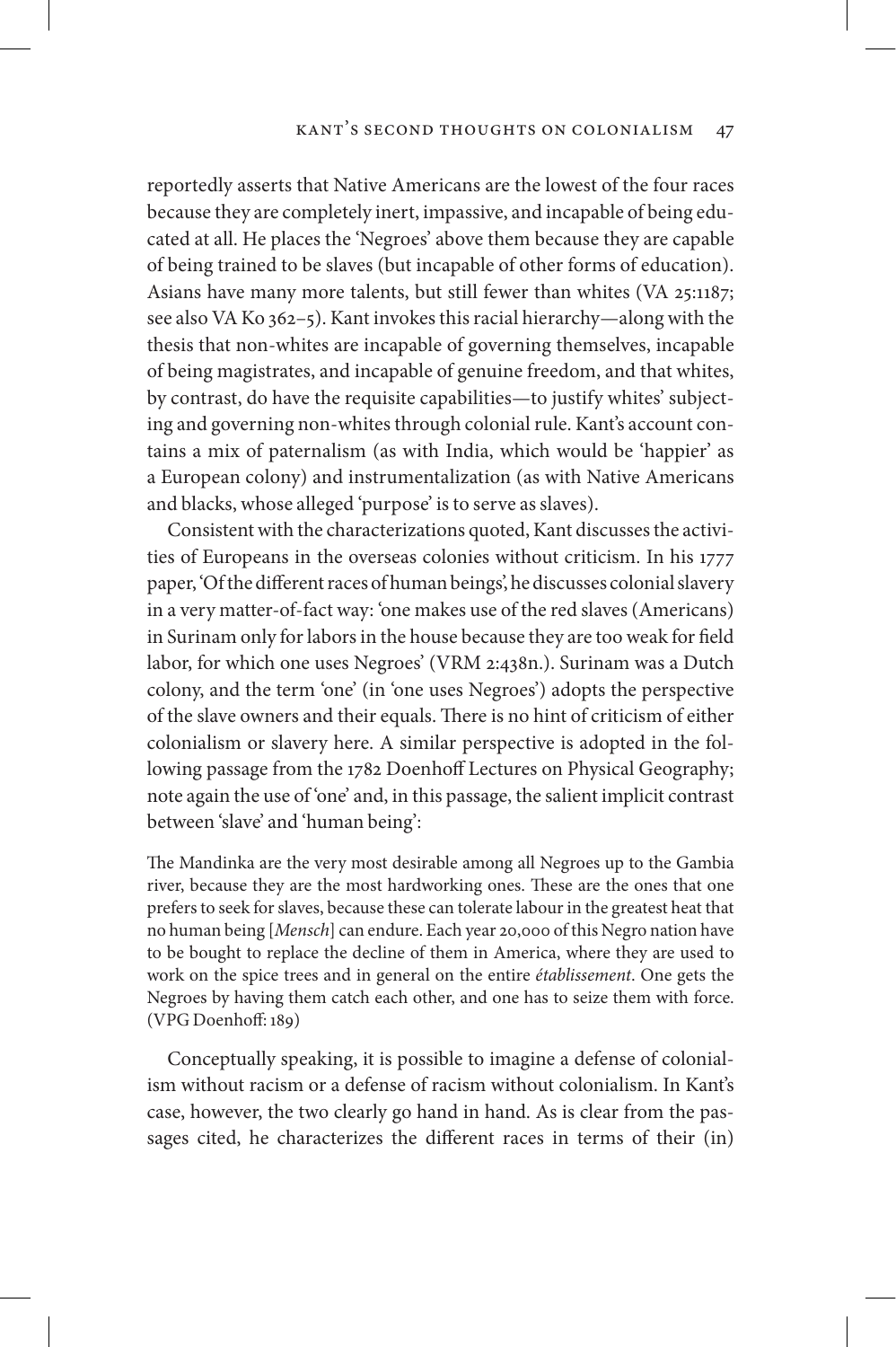capacity to govern themselves politically and in terms of their use—use, that is, to white European colonial rulers.

Kant's characterizations of the races are no isolated phenomenon in his work, nor are they prejudices unthinkingly copied from his contemporaries. To the contrary, Kant devoted a good deal of explicit philosophical attention to the issue of race. As Robert Bernasconi has pointed out,<sup>6</sup> Kant was one of the first theorists to attempt to determine the concept of race (as distinct from 'species' and 'variety'). He wrote several essays on the topic in the 1770s and 1780s, especially the essays 'Of the diferent races of human beings' (1775, 1777), 'Determination of the concept of a human race' (1785), and 'On the use of teleological principles in philosophy' (1788). His draft notes and the lecture notes taken by his students provide us with many additional materials. Kant's lectures on physical geography, and his annual anthropology lectures in particular, in their section on the characteristics of the races, form a rich source for his hierarchical conception of the races during the 1780s and the early 1790s.<sup>7</sup> Evidently, Kant considered the issue to be of considerable interest and importance.

In the texts and lectures from the 1780s and early 1790s, Kant connects race with common ancestry and certain physical properties. He defines racial features as traits that are necessarily passed on to offspring, such that procreation with a human of a diferent race leads to a blending of characteristics (e.g., BBM 8:99-100). This definition of race is a physiological one because it is an account in terms of the development of diferent bodily traits, such as skin color, hair structure, and the like. It does not as such imply that racial diferences are associated with diferences in intellectual or agential capacities, and by far the largest portion of Kant's articles on race deal with physical aspects alone. In fact, Kant's 1785 essay, 'Determination of the concept of a human race', deals with physiology only and does not betray any endorsement of a racial hierarchy on Kant's part.

<sup>6</sup> Robert Bernasconi, 'Who Invented the Concept of Race? Kant's Role in the Enlightenment Construction of Race', in Race, ed. Robert Bernasconi (Oxford: Blackwell, 2001), 11–36.

 $^7\,$  The last series of anthropology lectures of which we still have student notes are lecture notes dating from 1791 to 1792 (the Anthropology Dohna Wundlacken). Before the 1770s, too, Kant made derogatory comments about non-Europeans, but I restrict my discussion to the period after Kant had started writing about the concept of race as such.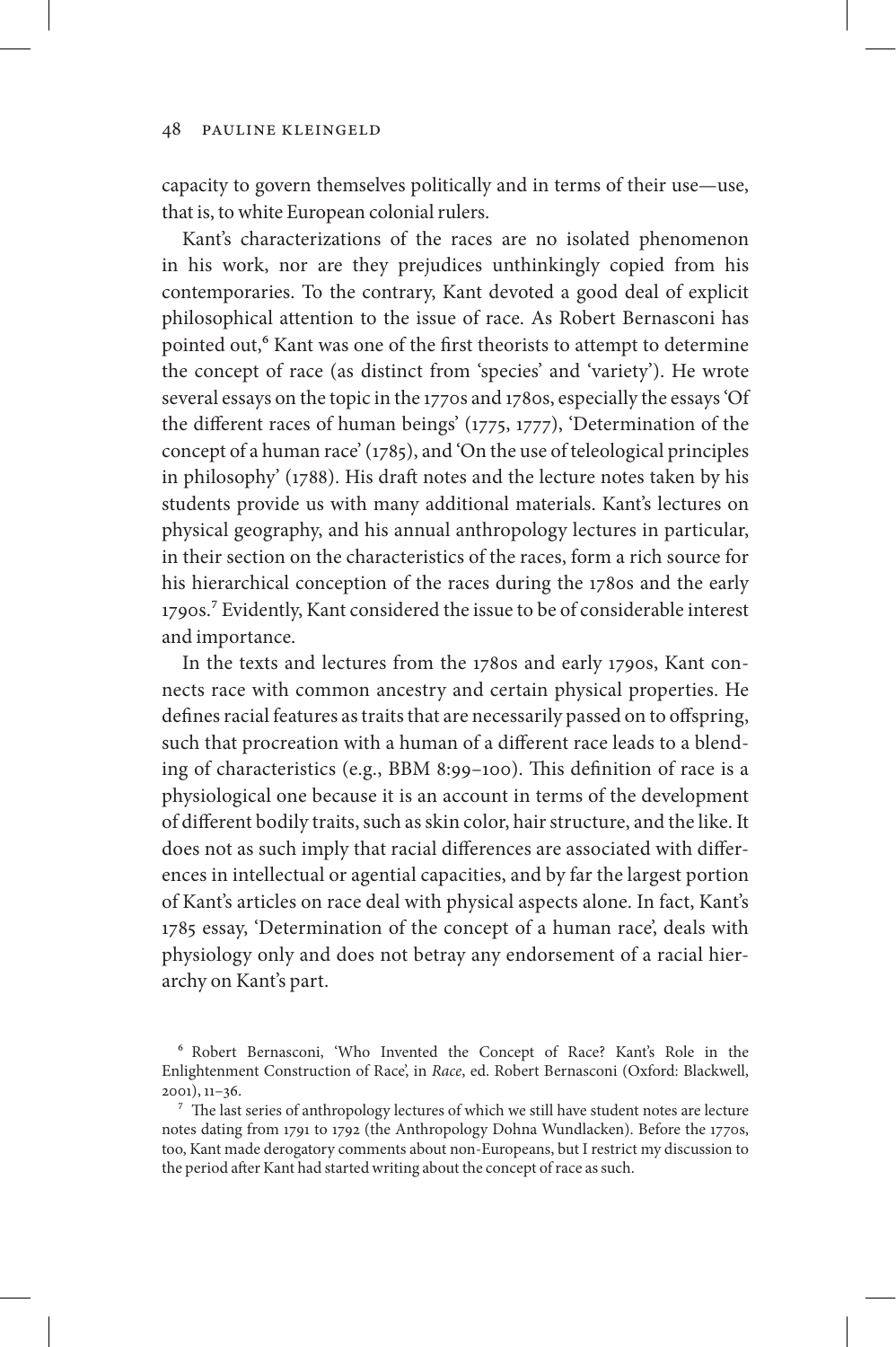Because of the physiological focus of Kant's articles on the concept of race, his hierarchical account of the races in terms of intellectual and agential characteristics surfaces only occasionally in these publications. As mentioned, however, this racial hierarchy is worked out in greater detail in the 1780s' anthropology lectures, in the section on the 'character' of the races. During this decade, this section contains Kant's portrayal of whites as the only non-defcient race and his account of the various defcits of the other so-called races. Kant's division of the subject matter was deliberate. In a letter to Johann Jacob Engel dated July 4, 1779, he explicitly distinguished the 'physical' account of race from the 'moral characterization' of the races, stating that the latter could be 'attached' to the former (B 10:256). In neither the articles on race nor the anthropology lectures, however, does he make any attempt to explain how the alleged intellectual and agential characteristics of the races are related to the physiological aspects of race.

Not only did Kant consider 'race' to be a topic of explicit philosophical concern to which he devoted several of his publications, he also defended his theory against the attacks of some of the leading intellectuals of his time. Kant's theory of race was strongly criticized, for example, by Georg Forster (1754-94), who had sailed around the world with Captain Cook.<sup>8</sup> On the basis of his experiences with people elsewhere on earth, Forster had published an extensive critique in a leading journal, the Teutsche Merkur.<sup>9</sup> Kant, in response, persists in endorsing European colonialism and non-white slavery. He published an extensive reply to Forster in his 1788 article 'On the use of teleological principles in philosophy.' Most of their discussion concerned the theory and methodology of biology. Forster had also explicitly criticized hierarchical accounts of race,<sup>10</sup> however, and in his reply, Kant reasserted his endorsement of a racial hierarchy—incidentally, he wrote this text only months after having published the Critique of Practical Reason. Among other things, Kant claims that people from India and Africa are unable ever to become anything

<sup>8</sup> Other notable early critics were Johann Gottfried Herder and Johann Daniel Metzger. For further discussion of their objections, see my Kant and Cosmopolitanism, chapter 4.

<sup>&</sup>lt;sup>9</sup> Georg Forster, 'Something more on the human races', in Georg Forsters Werke, ed. Academy of Sciences of the GDR, later Berlin-Brandenburg Academy of Sciences, vol. 8 (Berlin: Akademie Verlag, 1958–).

<sup>10</sup> Forster, 'Something more on the human races', 154.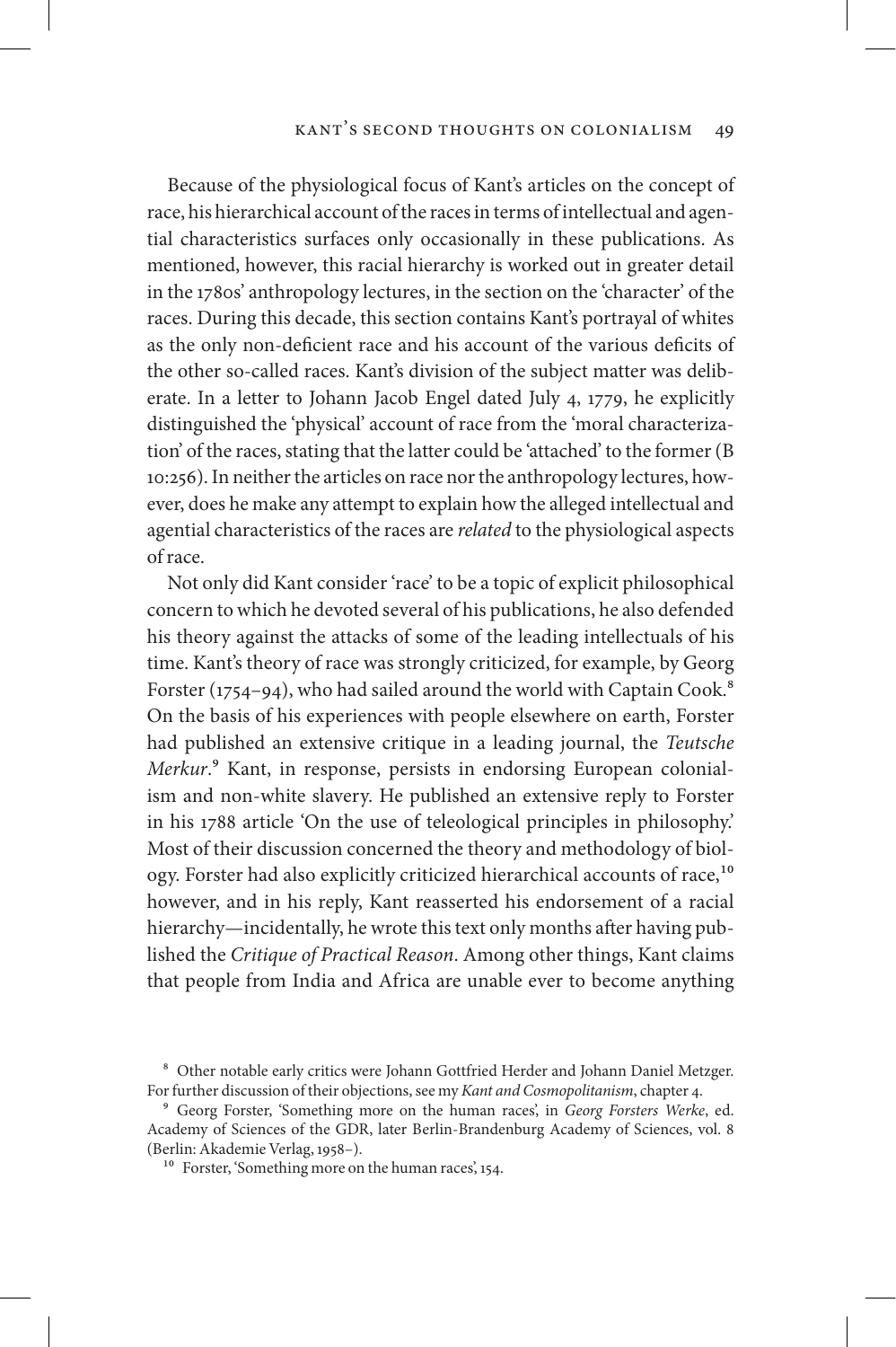more than drifers. Native Americans, in turn, are even lower in the hierarchy: this race is

too weak for hard labour, too indiferent for industry and incapable of any culture—although there is enough of it as example and encouragement nearby [namely, the example of the European colonial settlers]—ranks still far below even the Negro, who stands on the lowest of all the other steps that we have named as diferences of the races. (TPP 8:176)

With this last remark, Kant assumes that his readers were aware of his earlier work on race. Whites are not 'characterized' in this line-up, but again it is Kant's clear assumption that they occupy the top rung of the racial hierarchy. In a footnote, moreover, Kant endorses an anti-abolitionist pamphlet, on the grounds that a proposal to use freed slaves as laborers in the colonies would not work because blacks lack a 'drive to activity' (TPP 8:174n.). In short, instead of changing his views on racial hierarchy in the face of articulate challenges from leading intellectuals of his time, Kant persists in endorsing European colonialism and non-white slavery.

Against the broader background of his explicit and repeated defenses of colonialism and the racial characterizations that support it, Kant's remark in the 'Idea of Universal History' turns out to be just one passage among many that take European colonialism for granted. Not surprisingly, we fnd no explicit critique of colonialism and associated practices in Kant's texts dating from this period.<sup>11</sup> His claim that Europe will probably eventually legislate for the other parts of the world can and should be read in the most literal sense.

We still encounter the connection between colonialism and race in Kant's 1792 lectures on physical geography and in the anthropology

<sup>11</sup> In her book, *Hegel, Haiti, and Universal History*, Susan Buck-Morss rightly argues that current scholarship in history and philosophy should pay more attention to colonialism and slavery when it discusses historical figures. Buck-Morss does not devote sufficient attention, however, to the connection between early modern European philosophers' endorsement of slavery or colonialism and their frequent endorsement of white supremacist race hierarchies. This may stem from her conviction that, historically, racism was the consequence of slavery instead of its cause, which might make racism look like the wrong problem to focus on. But her neglect of the role of racism leads her to ask repeatedly how the philosophers she discusses could live with themselves, given that their endorsement of slavery and colonialism so often flagrantly contradicted their philosophical ideals of freedom and equality. The answer in many cases, as in Kant's, lies in the mediating and justifying role of racism. Susan Buck-Morss, Hegel, Haiti, and Universal History (Pittsburgh: Pittsburgh University Press, 2009).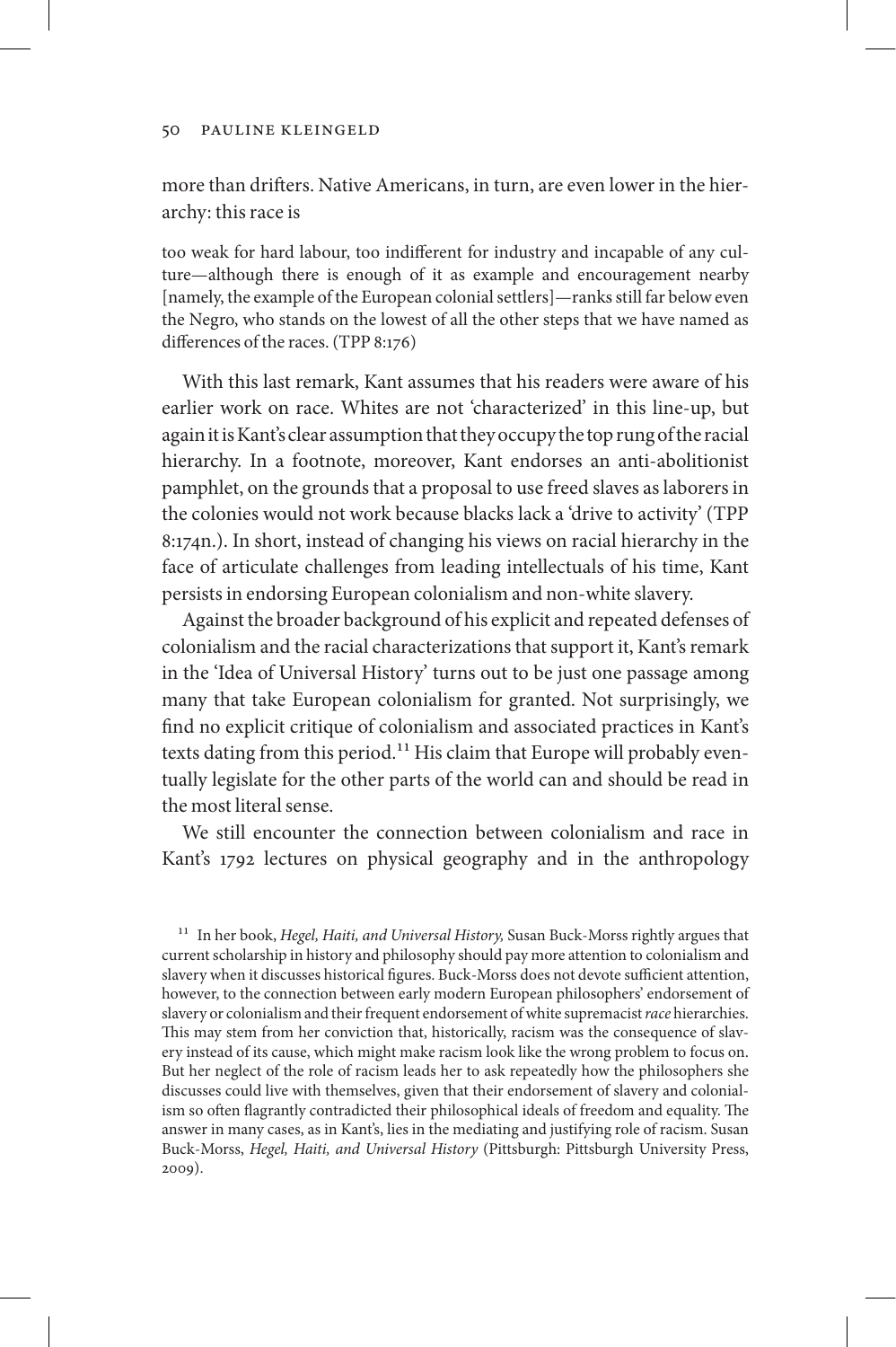lectures of the same period (VA Ko 362–5). In the Dohna Lectures on Physical Geography, Kant claims, for example, that the indigenous peoples of the Americas in general are an 'inferior kind of human': they have no stamina for work, and they rarely have a civil condition. Kant is not certain that the European colonial powers will be successful here. He comments: 'most likely one will never be able to bring the Canadian savages into a lawful condition' (VPG Dohna 236, 238). Again, the perspective here is that of the European power attempting to subsume the savages under their colonial laws ('one will never be able to *bring them...*'). Kant's description of practices in the colonies is still just as matter-of-fact in tone as his earlier comments on the kinds of slaves that 'one uses' for various tasks in Surinam. In the next section, I show that Kant radically changed his mind on the matter of colonialism in the mid-1790s. For purposes of comparison, then, let me end this section with a passage from the Dohna Lectures on Physical Geography—a passage that has a striking counterpart in Toward Perpetual Peace. Consider this description of the 'Sugar Islands', from Kant's 1792 lectures on physical geography:

Much more important [than Cuba] is St. Domingo. On the French part of this island alone there are  $350,000$  Negroes,<sup>12</sup> on Jamaica 200,000, on Martinique, Guadaloupe, the Grenadines, the number of Negroes varies very much; it is the proper standard of wealth. The old Indian inhabitants (Caribs, now still living only on St. Vincent) can tolerate this kind of labour as little as the Europeans, only Negroes were created for it. Puerto Rico is not cultivated much—as the Spanish run things everywhere. As long the soil stays rich (fett) this will be all right, but as soon as it needs fertilizer, the yield will diminish greatly. For only the old fertile soil (black earth) produces the greatest proft from these islands. (VPG Dohna 241)

Kant here educates his students on the use of these territories for Europeans, and, as on earlier occasions, he depicts the indigenous peoples as physically weak.<sup>13</sup> Blacks, on the other hand, are said to have been 'created for' the harsh labor conditions on the sugar plantations. (Similarly evoking teleological purposiveness, Kant claims that blacks 'seem to be made to serve others', according to the 1791–2 anthropology lectures, VA Ko 363). Kant explains to his students the number of black slaves owned

<sup>&</sup>lt;sup>12</sup> Current estimates are closer to 450,000, of whom roughly two-thirds were African-born. The death rate among the slaves was so high that the slaveholders continued to request new shipments of enslaved Africans.

<sup>&</sup>lt;sup>13</sup> Whites, too, are called weak, but Kant holds that they make up for this by their superior talents, whereas Native Americans lack such.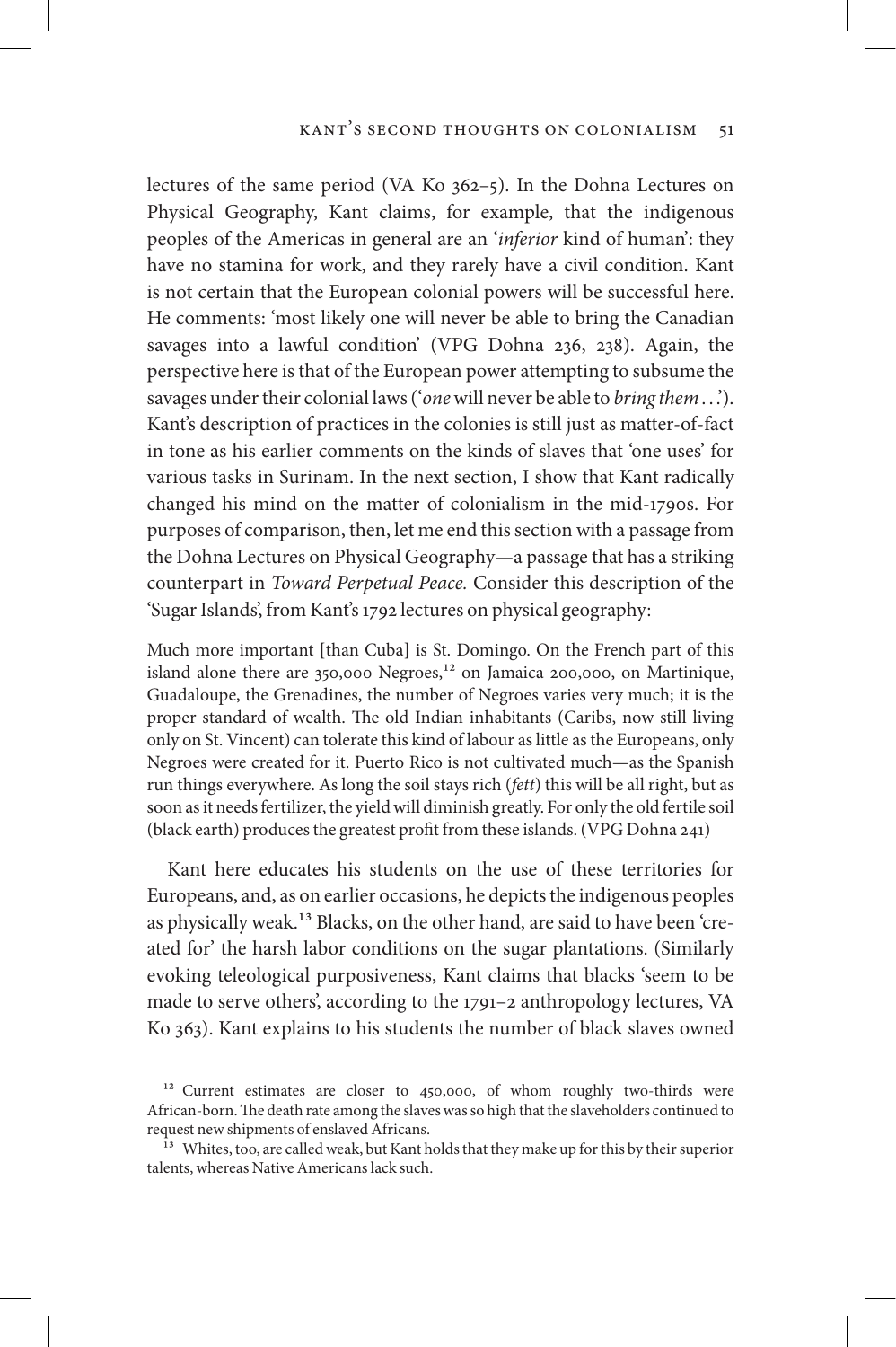on the islands—and then proceeds to call this the 'proper standard of wealth'. He informs his students about the kind of soil that yields the highest 'proft' from these islands—again, that is, proft for the European colonial powers. There is no trace of criticism; on the contrary, the alleged purpose of the very existence of blacks seems to serve as a justifcation for their use as slaves in the colonies.

## 2.3 Kant's Second Thoughts on Colonialism

Not long afer these Dohna lectures on physical geography were held, Kant had second thoughts. The tone and content of his description of the 'Sugar Islands', for example, in Toward Perpetual Peace (published in 1795), is radically diferent from that of the passage just quoted. His description now contains a sharp criticism of the violence perpetrated by the Europeans in general, and on the Sugar Islands in particular:

The worst of this (or, considered from the standpoint of a moral judge, the best) is that they [viz., the European commercial states] do not even proft from this violence; that all these trading companies are on the verge of collapse; that the Sugar Islands, this place of the cruellest and most calculated slavery, yield no true proft but serve only a mediate and indeed not very laudable purpose, namely, training sailors for warships, and so, in turn, carrying on wars in Europe (ZeF 8:359).

Instead of providing information regarding the kind of slaves needed and most useful for labor in these colonies, Kant now condemns the European conduct on the very same islands as reprehensible violence and cruelty. Instead of reporting on the kind of soil that yields the largest proft, he writes that morally speaking, it is a good thing that these colonies are not really proftable at all. Rather, the consequences of colonialism he mentions are all negative. Kant no longer identifes with the perspective of the colonial power ('one uses Negroes') but distances himself from it through the consistent use of 'they' ('they do not even proft').

In order to assess the extent and nature of Kant's change of mind, let us look more closely at his stance on colonialism, as found in Toward Perpetual Peace and the Metaphysics of Morals.

In the Doctrine of Right, Kant defnes a 'colony' in a way that makes the colonial relation necessarily unjust. He describes a colony as a people under the imperial rule of a so-called 'mother' state and condemns the resulting relationship as a violation of right. He gives the example of the relationship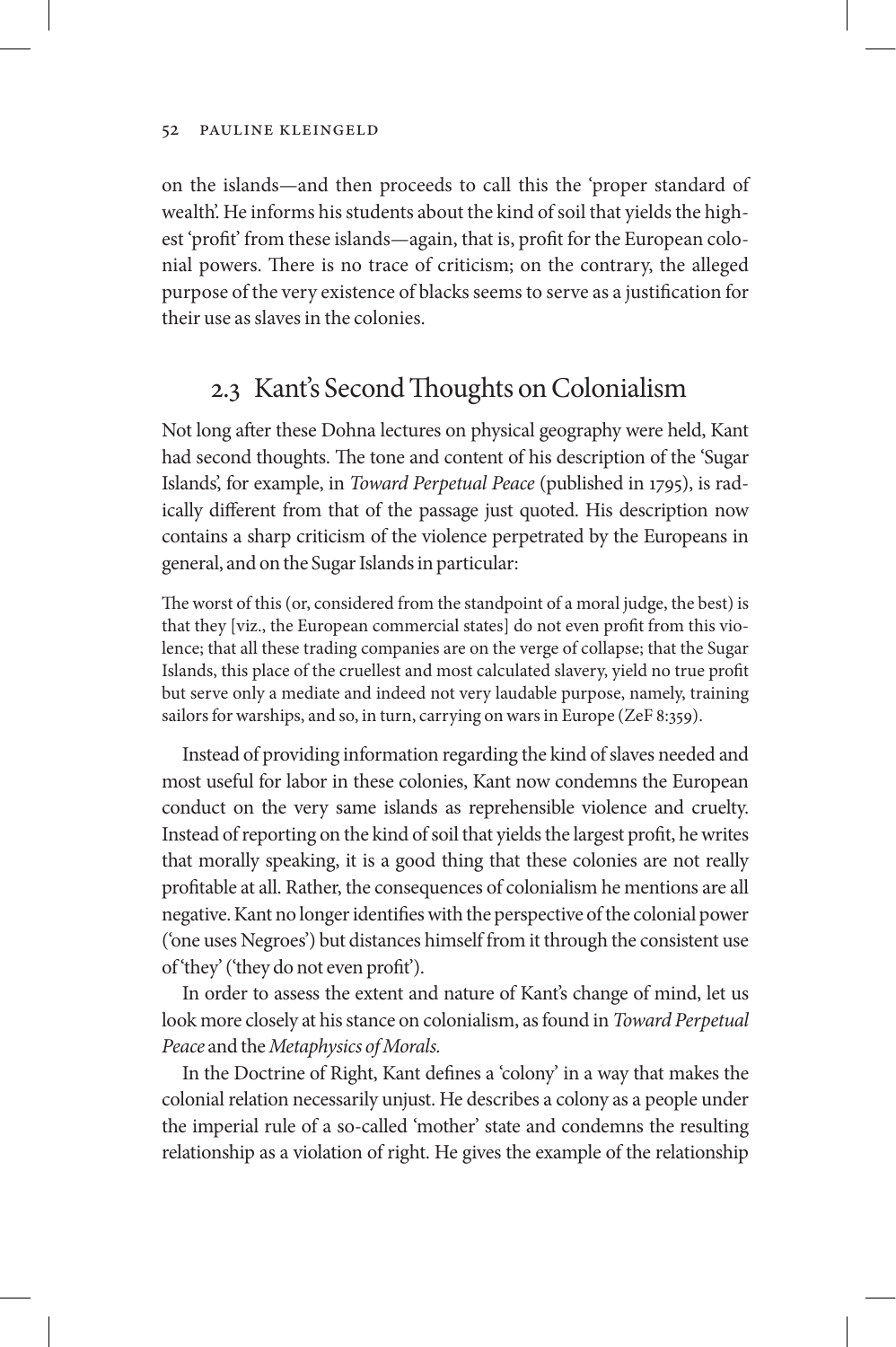between Great Britain and Ireland, and between ancient Athens and some of the Greek islands.<sup>14</sup> The relevant passage is found in a discussion in which Kant argues that victorious states ought not to turn conquered states into colonies:

A defeated state or its subjects do not lose their civil freedom through the conquest of the country, so that the state would be degraded [abgewürdigt] to a colony and its subjects to bondage; for if they did the war would have been a punitive war, which is self-contradictory.—A *colony* or province is a people that indeed has its own constitution, its own legislation, and its own land, on which those who belong to another state are only foreigners even though this other state has supreme executive authority over the colony or province.—The state having that executive authority is called the mother state, and the daughter state, though ruled by it, still governs itself (by its own parliament, possibly with a viceroy presiding over it) (civitas hybrida). This was the relation Athens had with respect to various islands and that Great Britain now has with regard to Ireland. (MdS 6:348)

It is clear from this citation that Kant is very critical of this process: becoming a colony in this sense involves a reprehensible loss of dignity (an 'Abwürdigung'). The point of the passage, after all, is precisely that no country is allowed to subject defeated countries or peoples in such a way that they become colonies.

In the light of the rest of the doctrine of right of the Metaphysics of Morals, it is easy to understand why Kant would regard colonial status as objectionable. Only a republican state—that is, a political system of collective self-legislation by the citizens through their representatives, with the executive being subject to this law—is fully in accord with the innate human right to freedom (MdS 6:340). Being subject to the rule of another state—the defning feature of colonial status—is incompatible with his ideal of political autonomy. As Kant put it in 'On the Common Saying', a paternalistic government is the 'greatest conceivable despotism' (GTP  $8:290-1$ ).

One might wonder, though, whether Kant really extends his rejection of colonialism to the case of non-Europeans. He illustrates his point by referring to the cases of Athens and Great Britain. But a skeptic could object that Kant may well have endorsed egalitarian, anti-colonialist political principles while still refusing, on the basis of racist presuppositions,

<sup>&</sup>lt;sup>14</sup> For more on the historical context of this passage, see the contribution by Anthony Pagden in this volume.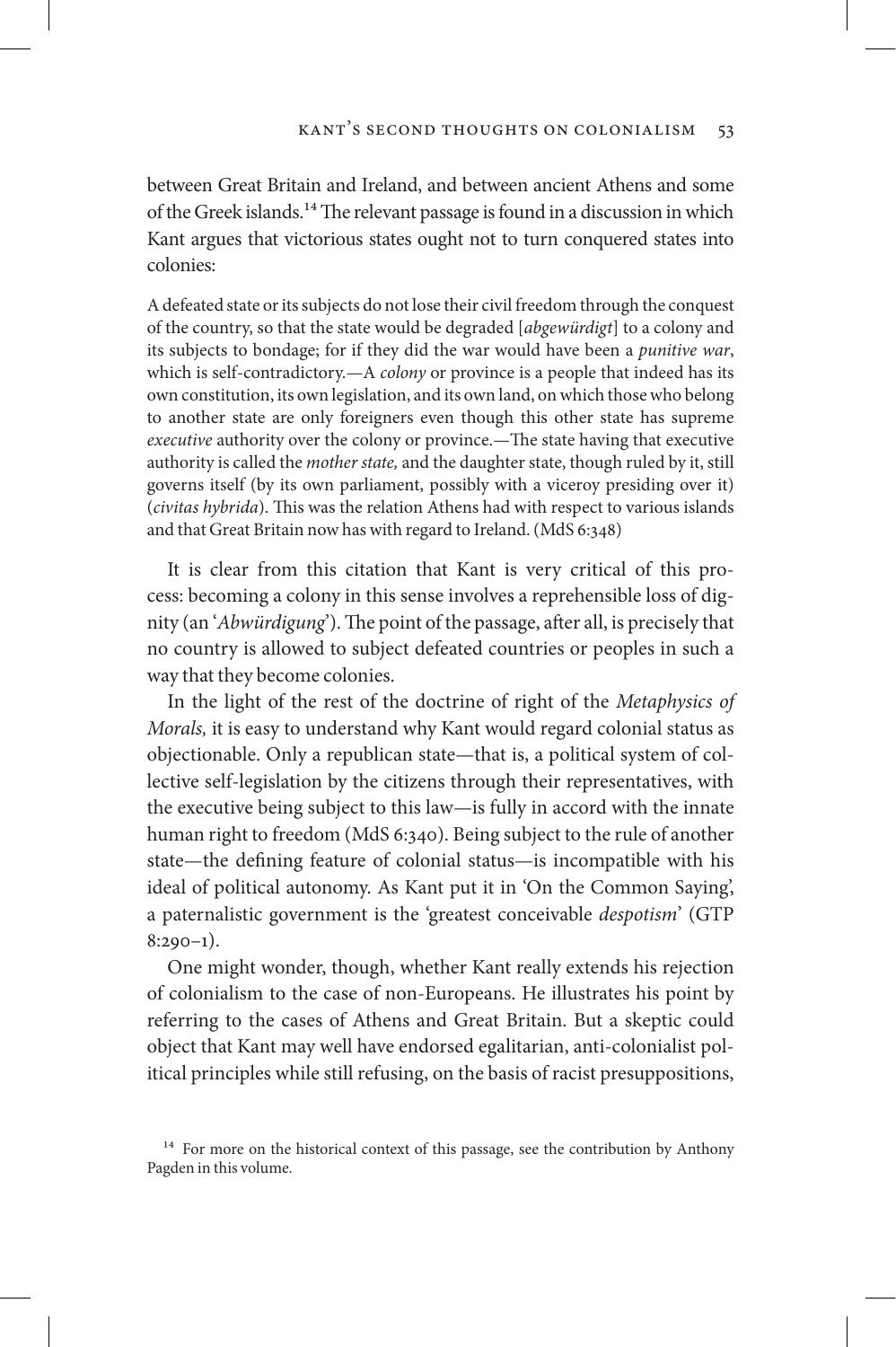to apply these principles to non-Europeans. Afer all, this is exactly the pattern we fnd in the 1780s. According to Kant's 1785 Groundwork for the Metaphysics of Morals, it is a core moral principle that one ought not to use other human beings as mere means, but around the same time Kant failed to extend this core moral principle to the non-European slave population. By defnition, all human races share the essential characteristics of the species, and this obviously includes its rational nature. Hence, Kant's 1780s' defense of slavery and colonialism fagrantly contradicts the moral principles he develops in the Groundwork and the Critique of Practical Reason.15 And if this self-contradiction did not bother Kant in his 1780s' lectures and publications, something analogous might be true in the case of his mid-1790s' prohibition of colonialism. We need strong textual evidence before we are justifed in assuming that the texts condemn colonialism outside Europe.

This explicit evidence exists, however. There are many passages in which Kant explicitly extends the principles of right to humans on all continents, and in which he clearly draws the pertinent conclusions regarding European colonialism. For example, in the Metaphysics of Morals, he criticizes the European practice of fraudulently buying land overseas by deceiving the local population (MdS 6:266). In considering whether 'we' are authorized to establish colonies through violence or deceptive buying constructions, Kant asks

whether, when neither nature nor chance but just our own will brings us into the neighbourhood of a people that holds out no prospect of a civil union with it, we should not be authorized to found colonies [Colonien], by force if need be, in order to establish a civil union with them and bring these human beings (savages) into a rightful condition (as with the American Indians, the Hottentots and the inhabitants of New Holland); or (which is not much better), to found colonies by fraudulent purchase of their land, and so become owners of their land, making use of our superiority without regard for their frst possession. (MdS 6:266)

Kant's answer is that this consequentialist justifcation is a thinly veiled case of using good ends to justify any means whatsoever, and his condemnation is unambiguous: 'Such a way of acquiring land is therefore to be repudiated.' (MdS 6:266). His mention of indigenous peoples on several other continents indicates that the principle at issue here also applies to

<sup>&</sup>lt;sup>15</sup> For the full argument that there is a contradiction between Kant's moral principles and his views on racial hierarchy, see my 'Kant's Second Thoughts on Race.'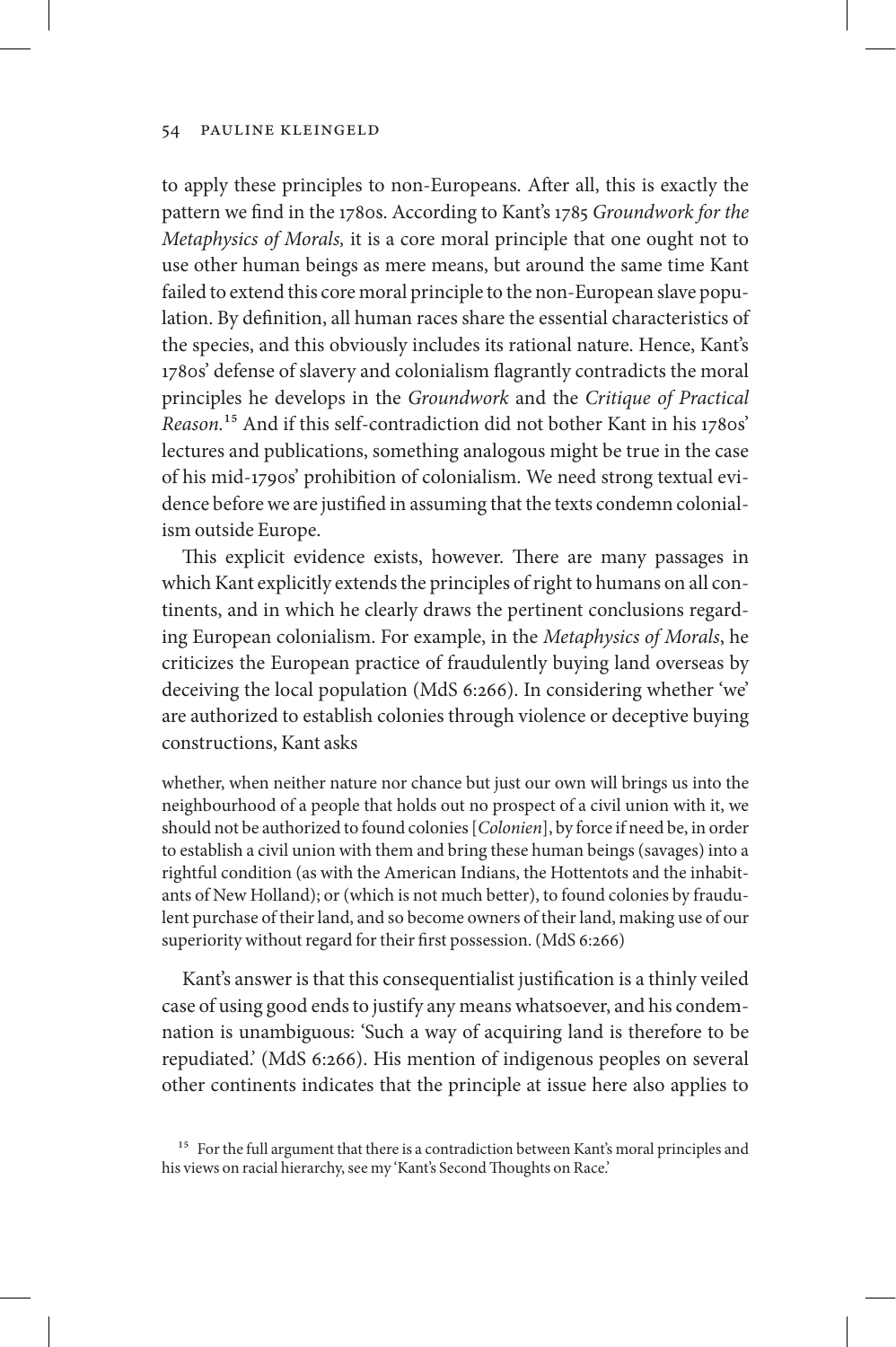non-Europeans. Clearly, Kant rejects what we understand by the more recent term 'colonialism', namely, the practice of forming colonies in a way that involves an unjust and unequal relationship between the colony and the mother state—whether it concerns the Irish or Native Americans.

Furthermore, the new category of public right that Kant introduces in Toward Perpetual Peace, namely, 'cosmopolitan right', is a direct manifestation of Kant's new position on race. He now explicitly assigns full juridical status to humans on all continents (ZeF 8:357–60; MdS 6:352–3), and his discussion of the normative requirements of cosmopolitan right forms the theoretical context for his condemnation of colonialism as well as for his positive support for the right of indigenous peoples to defend their ways of life against encroachments by others. Cosmopolitan right is premised on the interaction among humans on all continents and serves to regulate the interactions between states and foreign individuals. Among other things, it protects non-state peoples against involuntary incorporation into states, and it prohibits colonialism. Under the heading of 'cosmopolitan right', Kant now criticizes the colonial conquest of inhabited parts of the world by Europeans, and he is equally critical of the enslavement of the existing population and their subjection to European rule.<sup>16</sup>

The core of Kant's conception of cosmopolitan right, as discussed in Toward Perpetual Peace and the Metaphysics of Morals, is the view that states and individuals have the right to show up at the border to request interaction with other states and their inhabitants, or with non-state peoples, but not a right to enter foreign territory, let alone a right to settle. The addressees have the right to refuse such requests, but not with hostility, and not if it leads to the demise (Untergang) of the person who submits the request (ZeF 8:358). Kant's view is that states, non-state peoples, and individuals have an obligation to refrain from unwanted intrusions; that they ought to provide a safe haven for refugees (R 23:173); and that individuals do not have a right to enter foreign territory at will, unless they are granted permission.

In the light of this normative standard set by cosmopolitan right, the colonialist behavior of European states and trading companies is clearly

<sup>&</sup>lt;sup>16</sup> For a more extensive discussion of cosmopolitan right, see my Kant and Cosmopolitanism, chapter 3.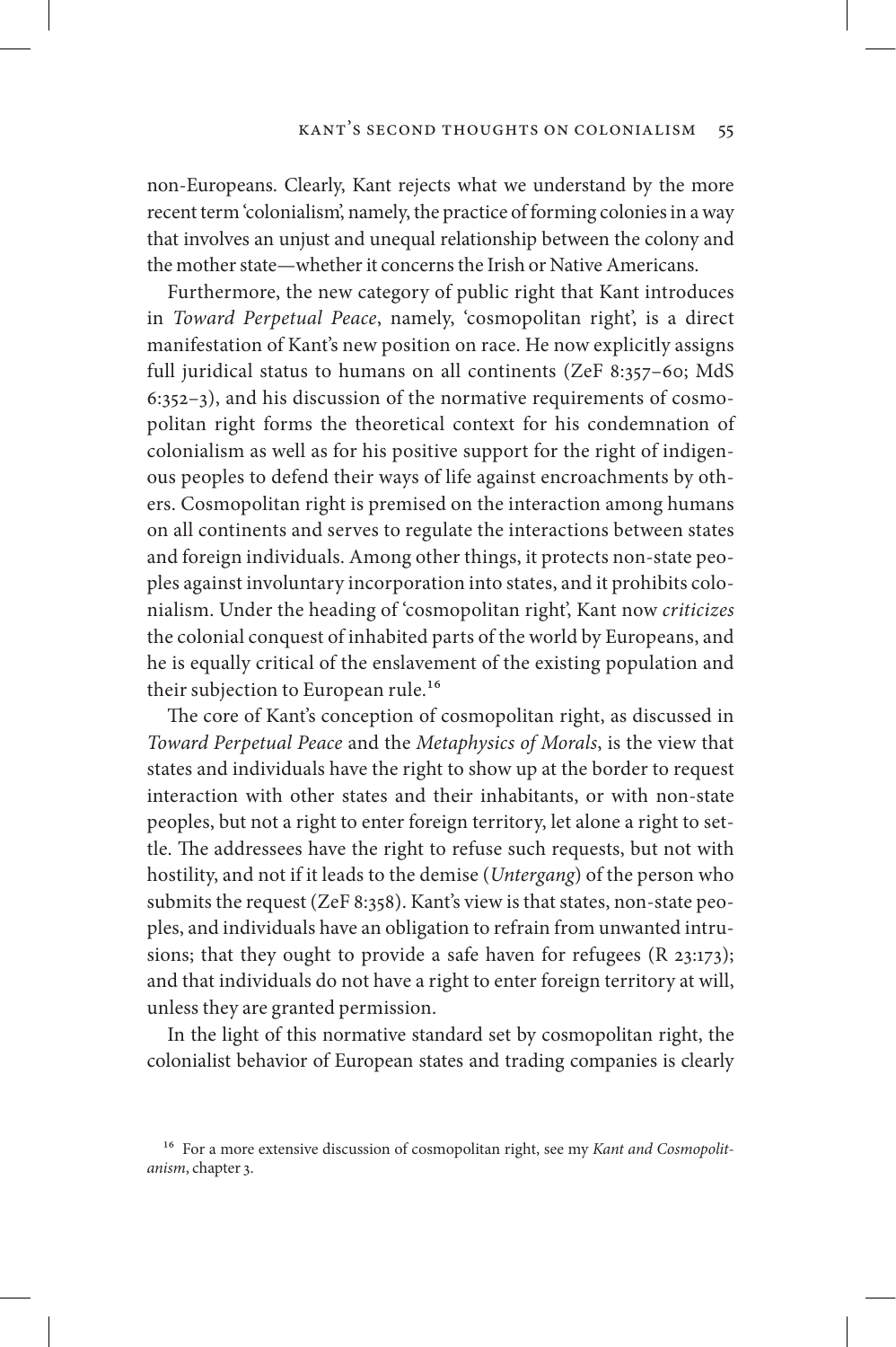reprehensible. In his notes for Toward Perpetual Peace, after having discussed European behavior in Africa, America, and Asia, Kant concludes:

The principles underlying the supposed lawfulness of appropriating newly discovered and purportedly barbaric or irreligious lands, as goods belonging to no one, without the consent of the inhabitants and even subjugating them as well, are absolutely contrary to cosmopolitan right. (R 23:174)

And in a famous passage from Toward Perpetual Peace:

If one compares with this [viz., with the principle of cosmopolitan right] the inhospitable behaviour of civilized, especially commercial, states in our part of the world, the injustice they show in *visiting* foreign land and peoples (which with them is tantamount to *conquering* them) goes to horrifying lengths. When America, the negro countries, the Spice Islands, the Cape, and so forth were discovered, they were, to them, countries belonging to no one, since they counted the inhabitants as nothing. In the East Indies (Hindustan), they brought in foreign soldiers under the pretext of merely proposing to set up trading posts, but with them oppression of the inhabitants, incitement of the various Indian states to widespread wars, famine, rebellions, treachery, and the whole litany of troubles that oppress the human race. (ZeF 8:358–9).

Note that here that the Americas, Africa, India, 'and so forth' are explicitly mentioned. Cosmopolitan right is said to cover indigenous populations on other continents, and not just ('white') Europeans. It specifcally condemns European colonialist practices.17

In the same context, Kant defends the right on the part of China and Japan to be very restrictive in their dealings with foreign trading companies, including Japan's policy of granting access only to the Dutch and preventing even them from entering the country and having contact with the local population (ZeF 8:359). Kant motivates his endorsement of their policy in terms of the right of the Chinese and Japanese to avoid the 'litany of troubles' that would otherwise be caused by European trading companies. He mentions that the Chinese and Japanese knew what they were doing because they had tried contact with Europeans before (ZeF 8:359).

<sup>17</sup> Kant's comment about the 'civilized' states of Europe might be taken to betray that he 'accepts the imperialist's premise that the Europeans have a more advanced culture than the people they have conquered'. Cp. Allen W. Wood, Kant's Ethical Thought (Cambridge: Cambridge University Press, 1999), 299. But it is not clear that this is indeed the case because the statement is not necessarily comparative. It need not mean that states on other continents are not or cannot be civilized.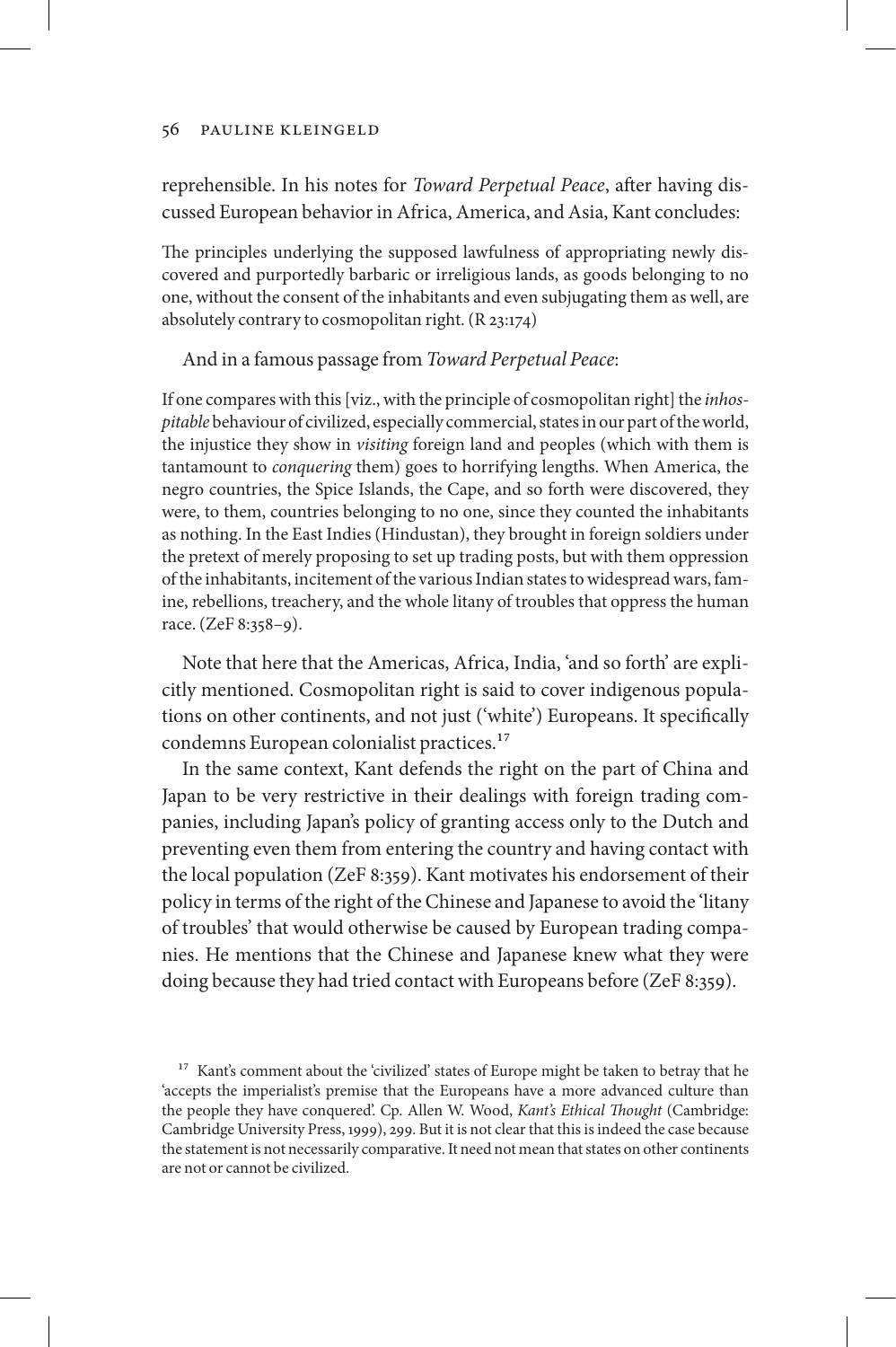Kant further argues that it is a violation of cosmopolitan right to conquer areas on other continents if they are inhabited, regardless of whether the people who live there have formed a state, and regardless of their way of life. As Sankar Muthu has shown,<sup>18</sup> in the Metaphysics of Morals Kant allows for a diversity of ways of life (hunting, pastoral, agricultural) without ranking them on a hierarchical scale, and he explicitly states that the choice is entirely at the discretion of those involved (MdS 6:266). Moreover, they have the right to assert their chosen way of life against others, according to Kant:

Can two neighbouring peoples (or families) resist each other in adopting a certain kind of use of land, for example, can a hunting people resist a pasturing people or a farming people, or the latter resist a people that wants to plant orchards, and so forth? Certainly, since as long as they keep within their boundaries the way they want to live on their land is a matter that is up to their own discretion (res merae facultatis). (MdS 6:266)

Similarly, encroaching on the land used by others is forbidden, even if they use the land only relatively lightly:

If the settlement is made so far from where [a] people resides that there is no encroachment on anyone's use of his land, the right to settle is not open to doubt. But if these people are shepherds or hunters (like the Hottentots, the Tungusi, or most of the American Indian nations), who depend for their sustenance on great open regions, this settlement may not take place by force but only by contract, and indeed by a contract that does not take advantage of the ignorance of those inhabitants with respect to ceding their lands. (MdS 6:353)

The fact that Kant mentions the importance of contracts and the informed consent of Native Americans, Africans, and Asians indicates a fundamental change of view. It indicates that, by 1795, he regards their interests and claims as imposing a normative constraint on the behavior of Europeans. As long as he regarded slavery and colonial rule as ftting for non-Europeans, he did not see their consent as important at all, instead approaching non-whites with a mix of paternalism (as he did in the case of India) and instrumentalization (as he did in the case of slavery).

Kant started to voice unambiguous opposition to chattel slavery too. In his notes for Toward Perpetual Peace (1794–5), he criticizes the slavery

<sup>&</sup>lt;sup>18</sup> Sankar Muthu, *Enlightenment Against Empire* (Princeton: Princeton University Press, 2003), 187–8.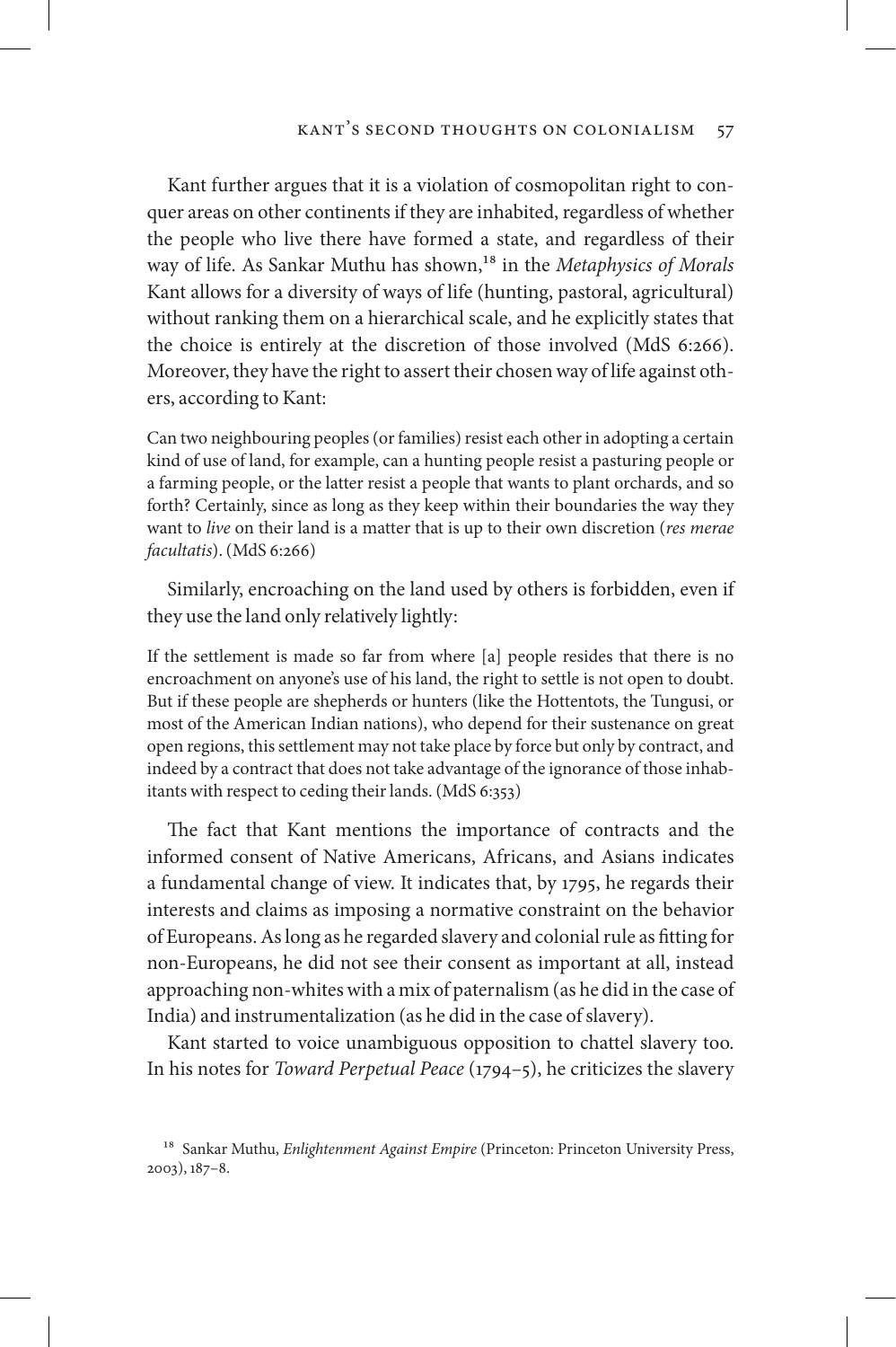of non-Europeans and calls it a grave violation of cosmopolitan right (R 23:173–4). He explicitly censures the slave trade ('trade in Negroes') as a violation of the cosmopolitan right of blacks (R 23:174). Similarly, he criticizes the fact that the inhabitants of America were treated as objects belonging to no one and 'were displaced or enslaved' soon after Europeans reached the continent (R 23:173–4).

Consistent with his powerful criticisms of colonialism, Kant's work of the mid and late 1790s no longer mentions Europeans legislating for other parts of the world. Rather, Kant defends the normative ideal of the state as a republic, a self-legislative, self-determining union of citizens, and he no longer argues that other races are incapable of achieving this. Importantly, in the published version of the Anthropology lectures, Kant omits any characterization of the races (whereas he does still provide one for the sexes, for example) and denies that race has any 'pragmatic' relevance (APH 7:120).

Instead of his earlier claims that Africans and Native Americans cannot govern themselves and that Europe will probably eventually legislate for them, Kant now envisions a world in which peoples on diferent continents establish peaceful relations with each other. He sketches a vision of a world in which 'distant parts of the world can enter peaceably into relations with one another, which can ultimately become publicly lawful and so fnally bring the human race ever closer to a cosmopolitan constitution' (ZeF 8:358). He expresses the hope that all states of the world will form a union, 'for a lawful settlement of their disputes (by analogy with a universal state)' (ZeF 8:379), and he writes that this 'state of peoples' (Völkerstaat) would 'fnally encompass all of the peoples of the earth' (ZeF 8:357). (In the Metaphysics of Morals, he similarly writes that a true perpetual peace is possible only 'in a universal union of states (analogous to that by which a people becomes a state)', MdS 6:350). All peoples of the earth are to strive towards a single union of states, which will settle their conficts at a federal level, instead of Europe being mentioned as the one continent in charge. In short, the texts indicate a pervasive change of Kant's view of the issue of colonialism.

## 2.4 Permissible Colonies

'Colonialism' refers to the political subjection of a territory and its population to a ruling 'mother state'. Using this terminology, we can say that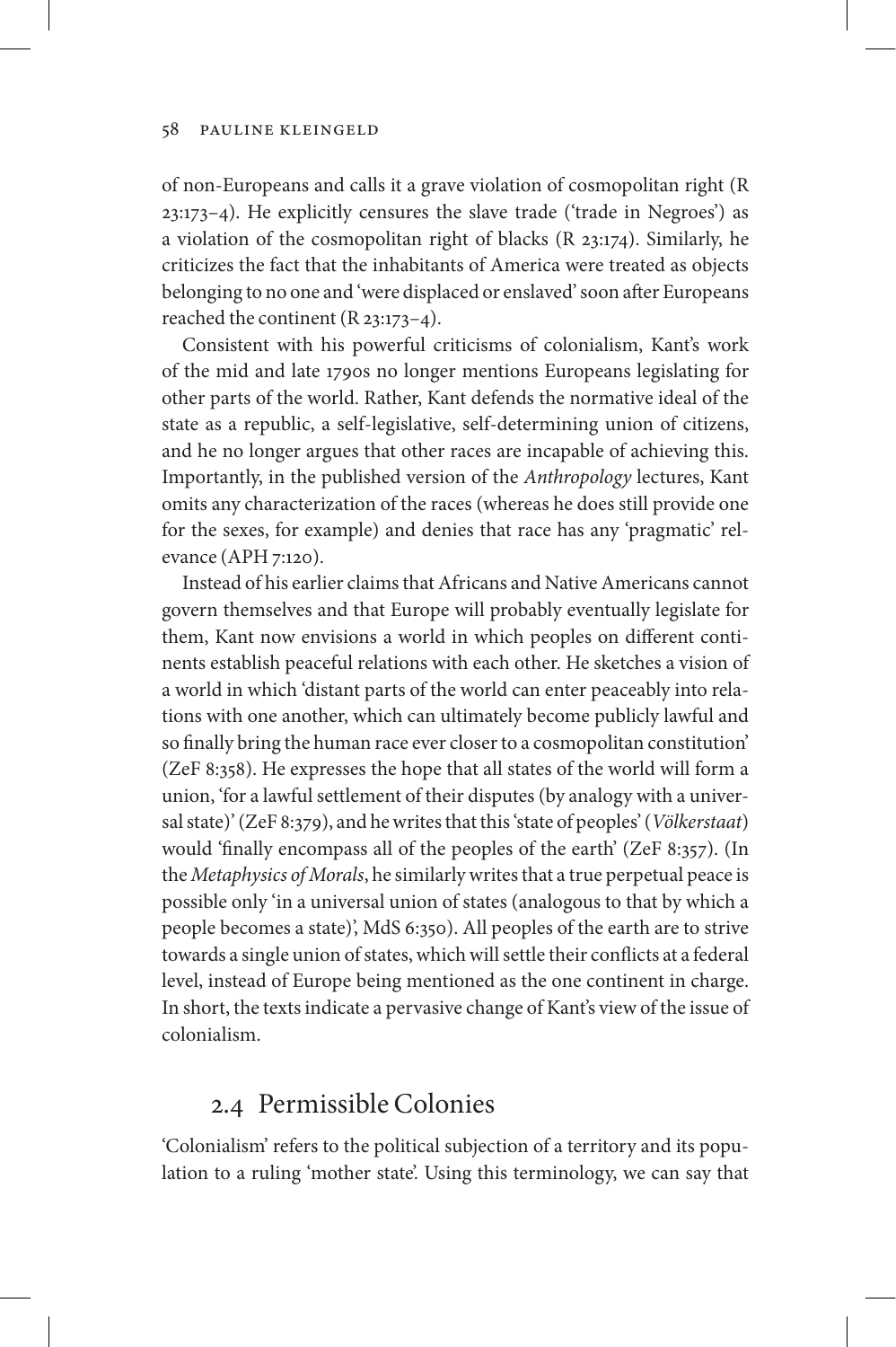according to Kant's account in Toward Perpetual Peace and the Metaphysics of Morals, there can be no acceptable form of colonialism. Nevertheless, there can be acceptable ways of forming colonies, namely, in a somewhat diferent sense of 'colony'. If 'colony' is taken in the social sense of an ethnic settlement, then, given strict conditions, colonies are permissible. For the sake of completeness, and in order to avoid terminological misunderstandings, let me briefy comment on Kant's view on permissible forms of colonies.

In the unobjectionable sense, 'colony' refers to a group of people from one country who settle abroad. 'Colony', in this sense, does not necessarily refer to a political relationship. It refers to an ethnic group without political statehood, such as a group of immigrants maintaining cultural or personal ties with their country of origin but following the laws of the country they settled in. In this sense, Kant could speak of, say, a German colony in Russia.

In the Metaphysics of Morals, Kant writes that there is nothing inherently wrong with admitting colonists (Colonisten) into a country. It is permissible to admit foreigners who wish to settle on your territory, as long as this does not infringe on the private property of the inhabitants who already live there. Kant writes:

The lord of the land [Landesherr, i.e., the sovereign in the quality of ruler over a territory] has the right to encourage *immigration* and settling by foreigners (colonists) [Colonisten], even though his native subjects [Landeskinder] might look askance at this, provided that their private ownership of land is not curtailed by it. (MdS 6:338)

Kant's comment did not concern some merely abstract point of principle or a phenomenon overseas. Colonists and colonies in this sense were a live issue in Prussia at the time, as Prussia had a policy of very actively promoting immigration. It attracted foreigners from all over Europe, by the tens of thousands, in an efort to populate its uninhabited areas and newly drained marshes. Kant similarly regards colonial settlements in the other direction (that is, emigration) as permissible on the condition that the settlement is contractually and justly arranged (MdS 6:353).

There are even, on Kant's account, unobjectionable ways for colonists to form a body politic. A group of settlers may come across a genuinely uninhabited territory, fnding land that is unused, unoccupied, not yet acquired by anyone. This would allow them to form a colony without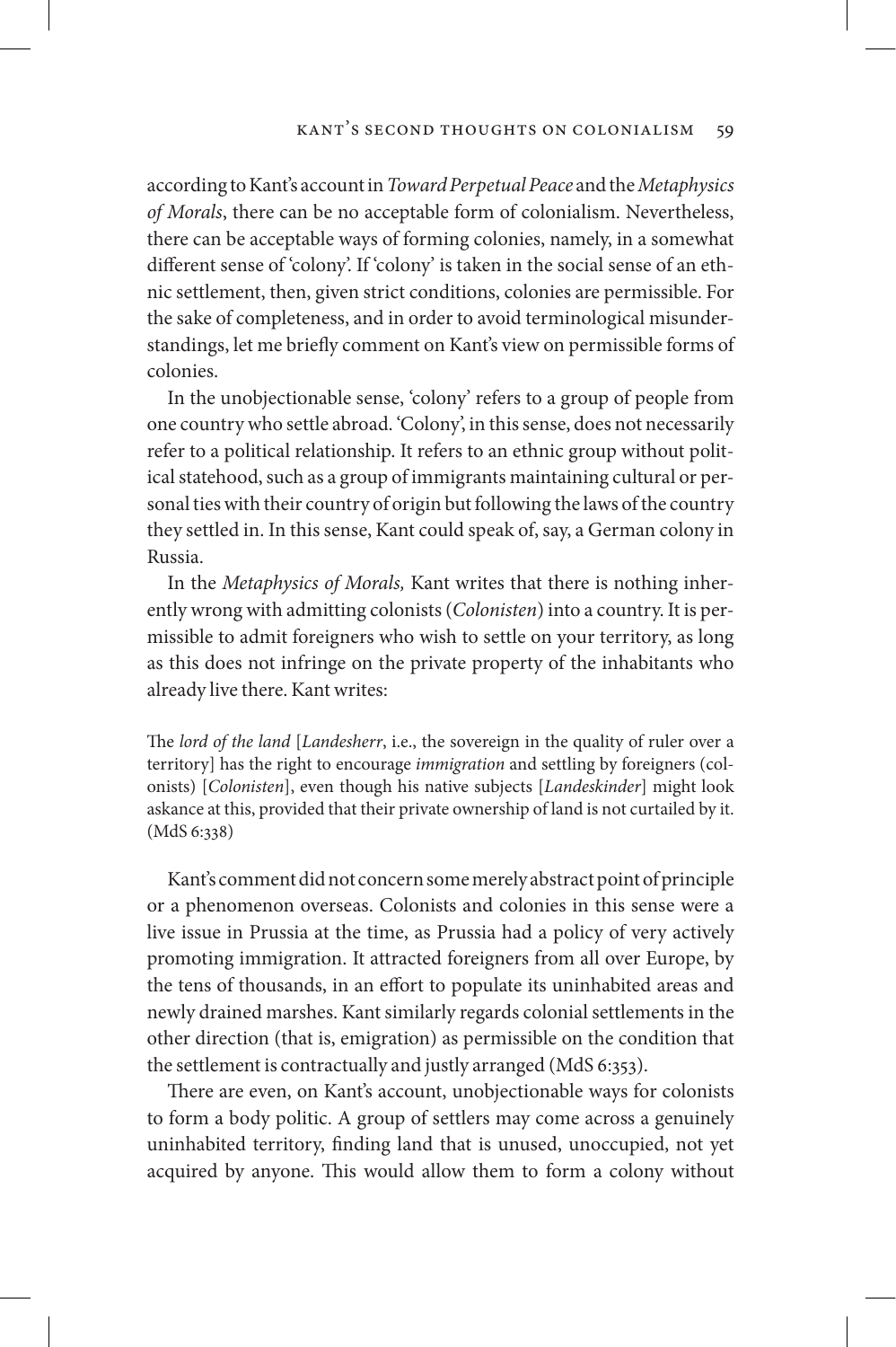violating anyone's rights (MdS 6:353), but it would be a colony not in the political sense of an unequal political relationship to a mother country, but in the social sense of a settlement of people from the same country of origin.

From Kant's comments in Toward Perpetual Peace and the Metaphysics of Morals, it is clear that he does not take this to be the standard case when it comes to European conduct overseas. Rather, Europeans tended to appropriate territories abroad through violence and deception and to maintain colonial relations of a reprehensible kind. Nevertheless, for any discussion of Kant's views on colonies, it is important to acknowledge that there is a kind of 'colony' that Kant regards as permissible. The normative evaluation of the establishment and maintenance of colonies varies, depending on the sense of colony concerned and the circumstances of the case.

## 2.5 Some Worries Regarding the Clear Demarcation between Kant's Early and Late Views

The account I have defended in this essay might appear vulnerable to the objection that Kant's change of mind on colonialism was less radical than I have made it appear. First, against the claim that Kant's later rejection of colonialism was unambiguous, one might point to the passage in the Metaphysics of Morals in which Kant claims that the sovereign has the right to deport a criminal citizen 'to a province outside the country', where he does 'not enjoy any of the rights of a citizen' (MdS 6:338). Because Kant sometimes equates 'province' and 'colony', one might be tempted to read this passage as an implicit endorsement of colonialism.19 Afer all, how could Kant regard it as justifed for a sovereign to deport criminal citizens to a province abroad if he does not endorse the sovereign's having colonies in the frst place?

Assuming, but only for the sake of argument, that 'province' here indeed means 'colony', the answer lies in Kant's broader commitments in the Doctrine of Right, especially his rejection of the right to revolution. When Kant wrote the book, there were many countries with colonies.

<sup>19</sup> See the contribution by Pagden in this volume.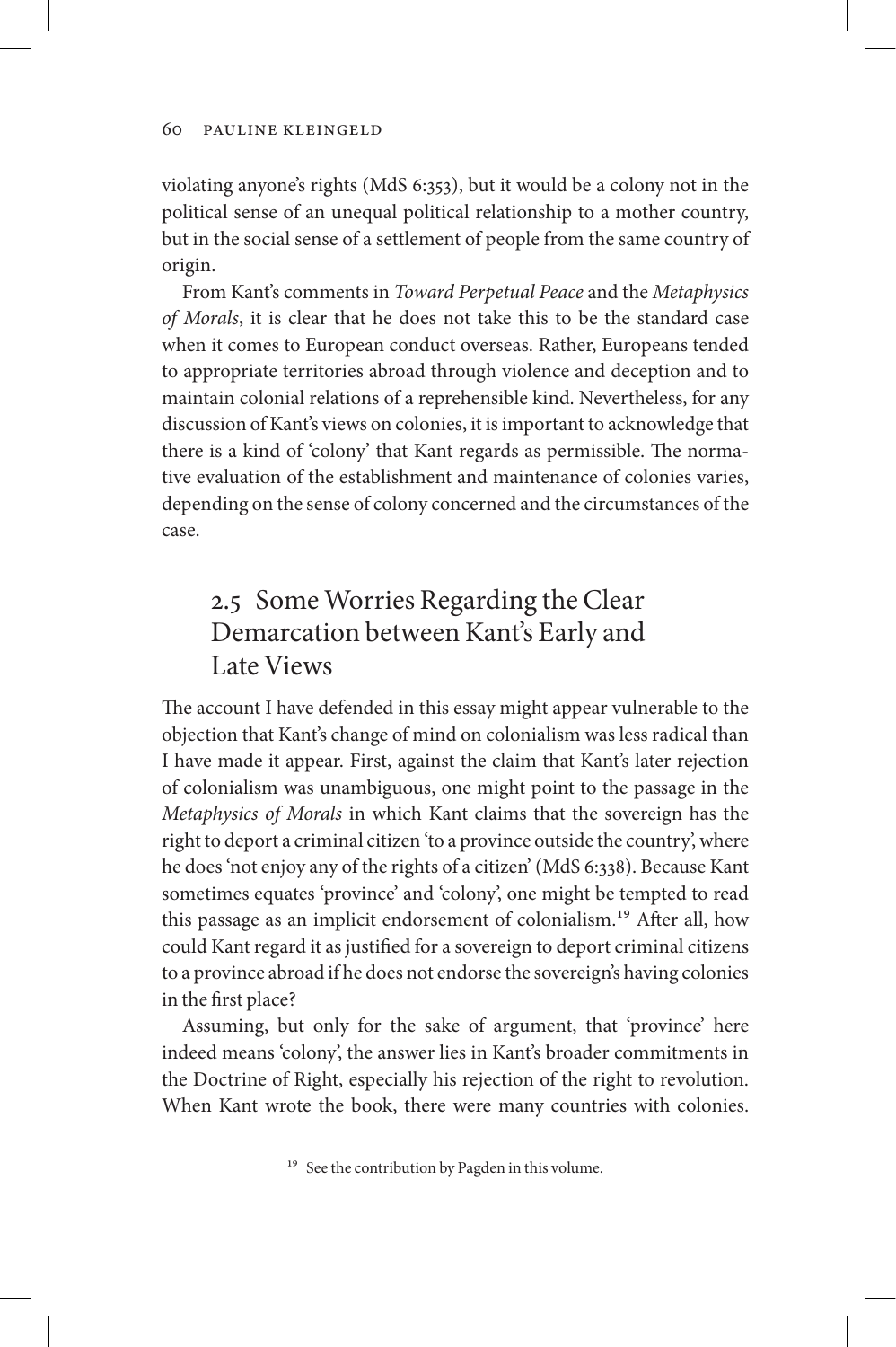Because Kant rejects the right to overthrow one's colonial government, he can consistently combine his criticism of colonialism with a statement regarding the behavior of sovereigns in cases where colonies still exist. His thesis that sovereigns have the right to deport criminals to colonies does not imply that he was convinced there should be colonies, any more than Kant's remark that knightly orders can acquire temporary use rights to land implies that he was convinced there should be knightly orders (MdS 6:324).

Two other objections concern my earlier defense of the thesis that Kant abandoned his commitment to a racial hierarchy in the mid-1790s. Given the close connection between Kant's endorsement of a racial hierarchy and his defense of colonialism, if he did not actually drop the racial hierarchy, then this would also cast some doubt on my thesis that he abandoned his endorsement of colonialism. Robert Bernasconi defends the thesis that Kant never shed his racism. Although Bernasconi now concedes that Kant's position on slavery became somewhat less emphatic during the mid-1790s,<sup>20</sup> he downplays the difference. The most salient difficulty for my thesis that the change was radical, Bernasconi believes, is the fact that Kant already voiced opposition to the slave trade in 1792, that is, before the moment when, on my account, he changed his view. Second, Bernasconi claims that Kant's decision to republish his texts on race in the late 1790s implies his continued endorsement of a racial hierarchy. If these objections cannot be answered, this blurs my distinction between Kant's views 'before' and 'after' the change.

With regard to the frst point, Bernasconi argues that Kant's condemnation of the slave trade in the mid-1790s cannot count as evidence that Kant had second thoughts. This is because Kant already condemned the slave trade in 1792 as morally reprehensible, even though he was, on my interpretation, at that time still committed to a racial hierarchy. Bernasconi calls this 'the most striking problem' for my claim that Kant had second thoughts on race.<sup>21</sup>

If one reads the entire passage in the lecture to which Bernasconi refers, however, the diference between the view expressed here and Kant's later view is actually very clear. In the 1792 lecture, Kant reportedly states that

<sup>21</sup> Bernasconi, 'Kant's Third Thoughts on Race', 304.

<sup>&</sup>lt;sup>20</sup> Robert Bernasconi, 'Kant's Third Thoughts on Race,' in Reading Kant's Geography, eds. Stuart Elden and Eduardo Mendieta (Albany: SUNY Press, 2011), 291–318; here 302–3.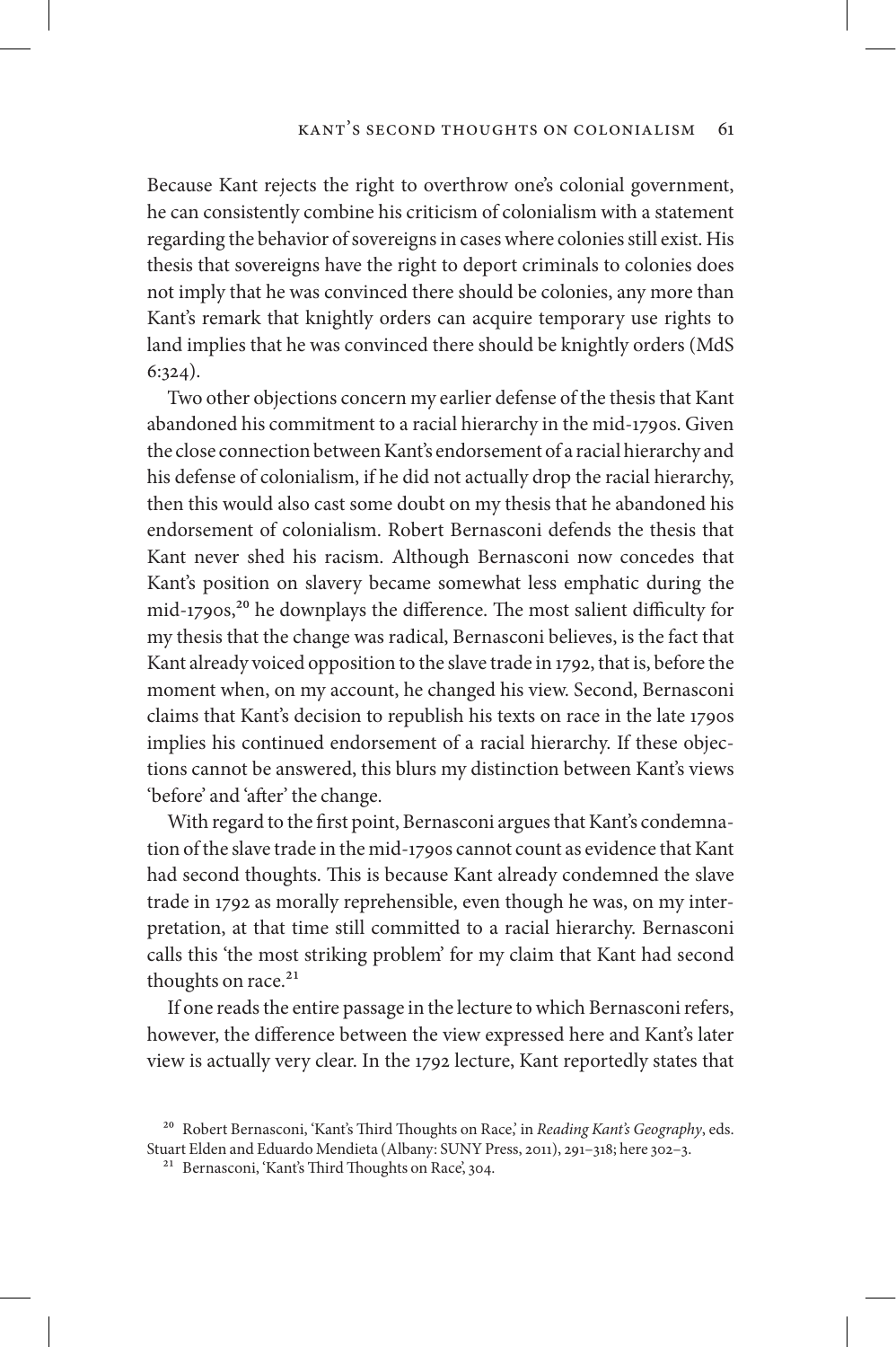the trade in blacks is morally wrong, 'but' that slavery is, all things considered, 'nevertheless tolerable' in the case of Negroes. Blacks are not any worse off as a result of European involvement, Kant claims, and furthermore, the alternative for the blacks afected by slavery would be execution:

The trade in Negroes is morally reprehensible [moralisch verwerflich], to be sure, but it would take place even if there were no Europeans. And moreover, the people whom they now condemn to slavery used to be executed. . . .From this one can see that the sale, the fate of Negroes, [is] nevertheless tolerable. (VPG Dohna 234)

For the purposes of answering Bernasconi's objection, it is crucial that although Kant calls the slave trade morally reprehensible, he regards it as, nevertheless, on balance, acceptable in the case of blacks. In later texts, by contrast, Kant rejects the slave trade because it is a violation of the cosmopolitan right of blacks, without claiming that it is nevertheless a tolerable fate for blacks. It is no longer 'wrong, but defensible all things considered', but simply wrong  $(R 23:174)$ .<sup>22</sup> This is a decisive difference.

The passage does not explain why Kant calls the slave trade morally reprehensible, and we should not regard it as self-evident that he does so because he respects blacks as ends in themselves. In principle, it could even be for reasons having to do with whites (for example, by analogy with his infamous condemnation of cruelty to animals as a violation of a direct duty to oneself, on the grounds that it tends to weaken one's natural sympathy, which is a feeling that plays a useful role in the service of one's duties

<sup>22</sup> Kant continues this comment at 23:174 by stating that the trade in Negroes is not only 'in itself already a violation of the hospitality of the black people', but that it 'becomes even more [of a violation of the hospitality of the black people] for Europe because of its consequences [viz., of the trade in Negroes]'. Bernasconi reads this comment as downplaying the wrongness of the treatment of slaves (302), translating the text as stating that the slave trade 'is even more of a violation for Europe because of its consequences'. But 'violation of the hospitality of black people' is the likely referent of 'es'. ('Der Negerhandel der schon an sich Verletzung der Hospitalität des Volks der Schwarzen ist wird es noch mehr für Europa durch seine Folgen.') Rather than downplaying the wrongness of the treatment of slaves, Kant seems to say that slavery is already 'in itself' wrong, and that it also has further harmful consequences. The efects Kant mentions are, inter alia, that many [African] coastal regions are devastated, that many peoples die from hunger, and that Europeans wage many wars with the sailors trained in the slave trade. Kant then continues, in the next passage, to specify European abuses in America, including the enslavement of Native Americans. So his point is not that the slave trade is less bad than these other wrongs, or that it causes greater wrongs to Europe than to blacks, or that it is somehow less bad because it has other wrongs as its effects. The point is, rather, that the violations of the cosmopolitan right of blacks that are perpetrated by the slave trade, which Kant calls wrong in itself, lead to even more wrongs against blacks.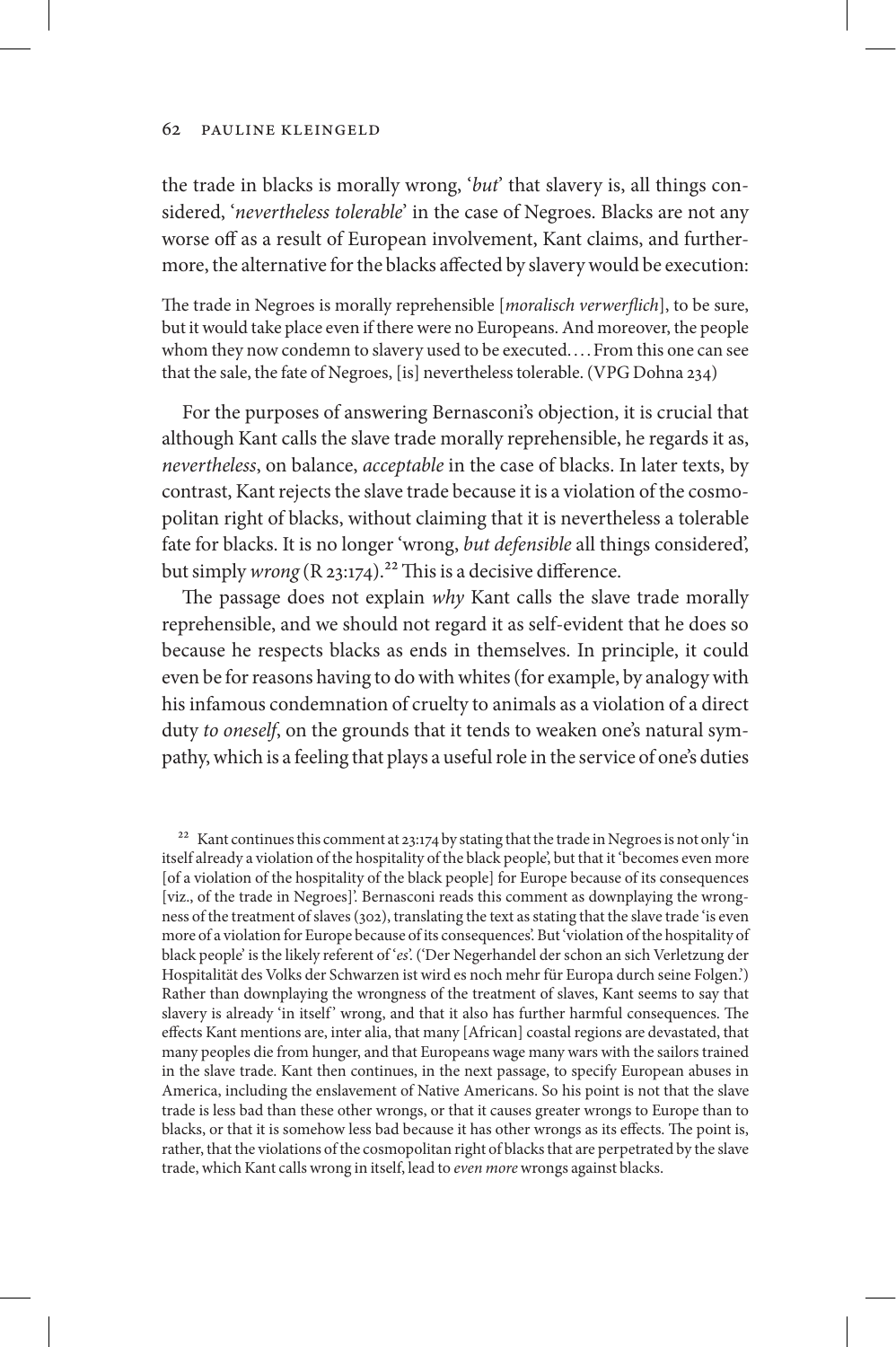to other humans, MdS 6:443). On the other hand, if Kant's claim that the slave trade is morally reprehensible is indeed a refection of his attribution of full moral status to blacks, then perhaps his comment expresses the fact that he had just taken one of the frst steps onto the path towards his later view. I do not claim that Kant's reconsideration happened overnight, and this passage is indeed one of Kant's last defenses of slavery. Given that there are no similar statements in the 1780s that condemn the slave trade on moral grounds, it is entirely possible that this comment marks the beginning of Kant's process of reconsideration. Either way, the passage does not pose any difficulties for my thesis.

Bernasconi's second argument against my thesis that Kant had 'second thoughts' on the racial hierarchy is the fact that Kant republished his 1770s and 1780s texts on race in the late 1790s. This would be 'strange behaviour for someone who had supposedly renounced the central category promoted in these essays', he argues.<sup>23</sup> In reply, I would like to point out, frst, that the mere fact of republication does not show that Kant endorsed everything contained in these essays. He also reprinted the Critique of Pure Reason, for example, with its discussion of morality left intact, even after he had developed his theory of autonomy in the Groundwork. Secondly, and more importantly, Kant's defense of a racial hierarchy, and the associated racial characterizations, never constituted the 'central category' of his articles on race to begin with. The central category of those essays, in Kant's eyes, was his determination of the concept of race, and he never renounced that concept as such. As a physiological concept, Kant expected it to help solve pre-Mendelian biological questions regarding the heritability of bodily features. The hierarchical account of the different agential and intellectual predispositions that he had earlier associated with race was not part of the concept of race, and it never constituted a signifcant portion of Kant's discussion in these essays. In fact, as mentioned above, Kant regarded the 'moral characterization' of the races as an issue that was entirely distinct from a discussion of the concept of race as a 'physical' notion. Thirdly, in this context it is significant that Kant chose not to publish his earlier account of the racial hierarchy in the one place where it did constitute the central category of the discussion, namely in the section on the 'character of the races' in the Anthropology

<sup>23</sup> Bernasconi, 'Kant's Third Thoughts', 300.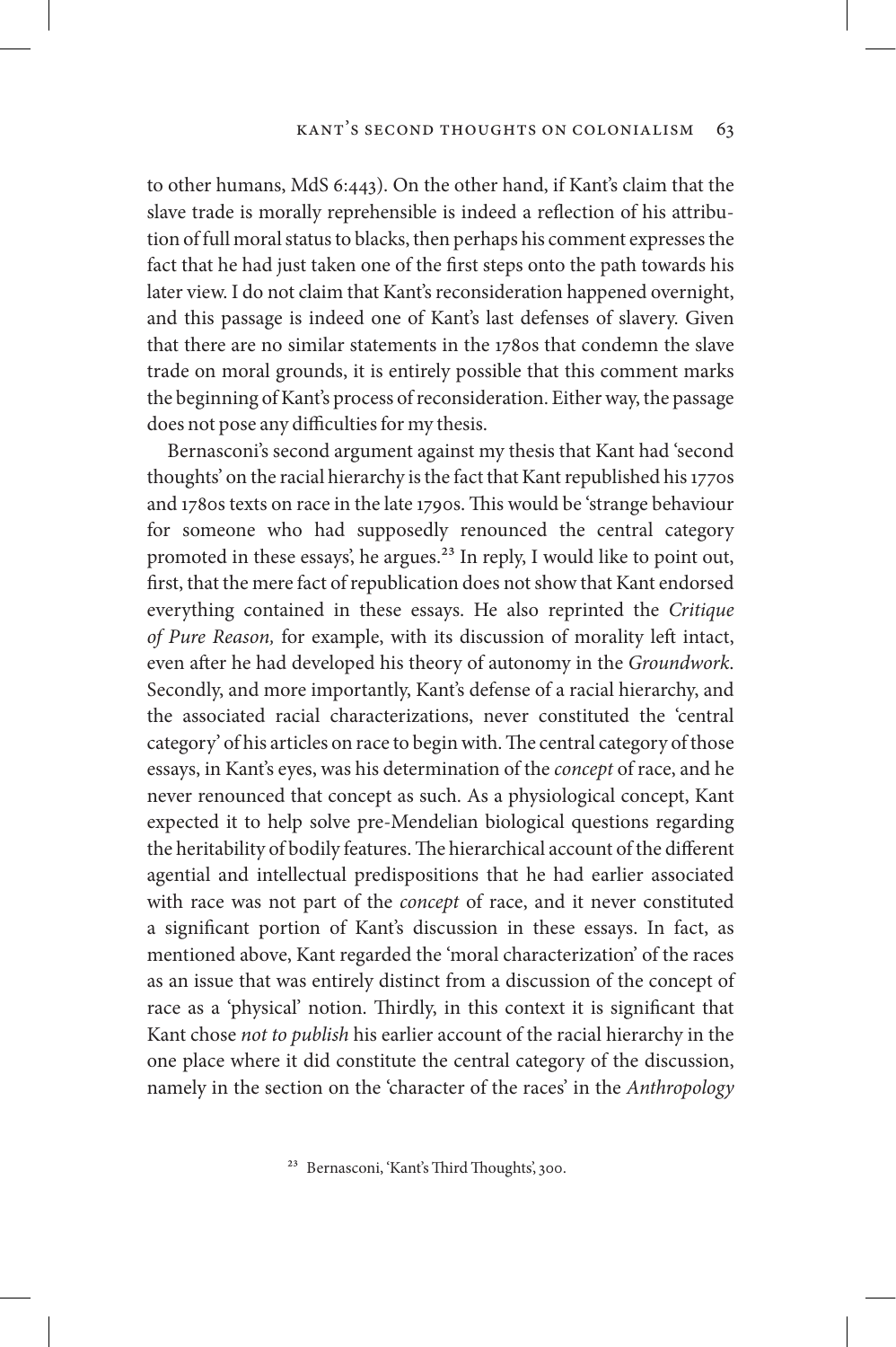from a pragmatic point of view. This was the section heading under which Kant standardly expounded his account of racial hierarchy each year, and he still did so in the last lecture series of which we have student notes, dating from 1791 to 1792 (VA Ko 362–5). Tellingly, in the published version of the Anthropology (1798), Kant left it out entirely. In the Preface to the work, he now explains that knowledge regarding the human races is 'only . . .theoretical knowledge of the world', not 'pragmatic' knowledge (ApH 7:120). 'Pragmatic' knowledge is knowledge of 'what man as a freeacting being makes of himself, or can and should make of himself' (ApH 7:119). In other words, Kant here denies that race has any relevance in this context. He now seems to reject the very existence of racial characteristics bearing on agency, and he entirely omits the usual treatment of the subject. This confirms that Kant did not give up the *concept* of race as a biological notion, but that he dropped the idea that one could characterize the races in terms of capacities for intellect and agency (what races could—or could not—make of themselves as free-acting beings).

In short, rather than blurring the picture, the full text of Kant's 1792 comment on the slave trade and the details of his publication behavior actually provide further confrmation that he changed his view on race and colonialism.

What prompted Kant to change his mind is a difficult question regarding his intellectual biography that requires further study. I know of no passage in which Kant openly declares that he had been wrong on the issue of colonialism or in which he describes the moment when he frst recognized the force of the better argument. The change very likely had much to do with the fact that, in the early 1790s, Kant started seriously to work on legal and political philosophy. He had been much impressed by the French Revolution and the ideals of freedom and equality that lay behind it. Moreover, there was considerable debate at the time about the implications of the 'rights of man' for the status of non-Europeans, especially the enslaved Africans working on colonial plantations. In this connection, the 1791–4 self-liberation of the slaves on Saint-Domingue (later Haiti), and the subsequent 'abolition' of slavery by the French Jacobins, may have prompted him to rethink his earlier conception of the characteristics of the races.<sup>24</sup> Perhaps the slave revolt led

<sup>&</sup>lt;sup>24</sup> Interestingly, in the 1794 draft notes for Towards Perpetual Peace, we still find a mention of race as a factor that nature allegedly uses to delay human interaction across the globe. But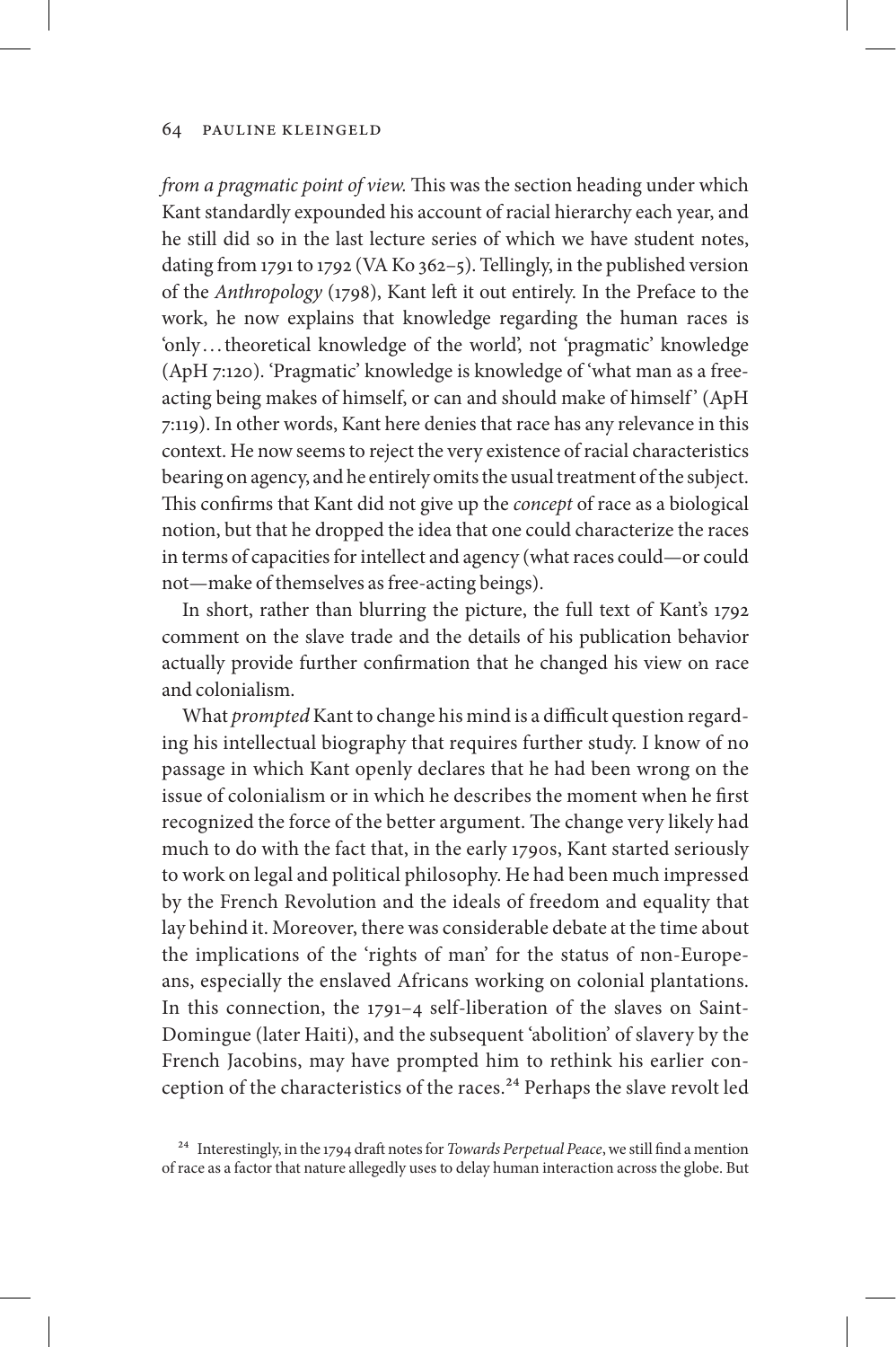him to question his claim—quoted above—that Africans seemed to be 'made to serve others' (VA Ko 363). Perhaps improved awareness of the gruelling conditions on the plantations and the violence perpetrated by the white slave owners convinced him that colonial slavery was not 'tolerable for Negroes' at all. Perhaps there was a delayed efect of the criticisms that others, such as Forster, had directed at his views on race. Or perhaps he fnally came to recognize the contradiction between his own account of the principle of morality (most notably, the prohibition on using other human beings as mere means in the hands of others), and his endorsement of colonial slavery. It is not unlikely that it was a combination of factors.

Further research on Kant's publications, lectures, letters, and drafs from the frst half of the 1790s, in their broader historical context, may unearth the keys to a better understanding of the time and circumstances of Kant's change of mind. This would be a matter of considerable historical, biographical interest. In the meantime, however, we should not exaggerate the *philosophical* importance of this open question. As a matter of philosophical argument, we know quite well that there were good reasons for Kant, given the principles of his 1780s moral theory and his emerging 1790s political theory, to change his views on colonialism.

### Conclusion

Kant is usually regarded as a vociferous critic of colonialism. This reputation is fully warranted, but only when confned to the period starting in the mid-1790s. In fact, throughout the early 1790s, Kant did not criticize colonialism at all. He endorsed a racial hierarchy related to an alleged set of intellectual and agential deficits on the part of the nonwhite races that made them unable to govern themselves, and he presented this as a justifcation of European colonial rule. His sharp and philosophically articulate condemnation of colonialism in his later

in the final version, Kant removed any reference to race in his description of what nature does to facilitate human migration (cp. ZeF 8:367 and R 23:170). See Susan Shell, 'Kant's Concept of a Human Race', in The German Invention of Race, eds. Sara Eigen and Mark Larrimore (Albany: SUNY Press, 2006), 55–72, here p. 72, n.29.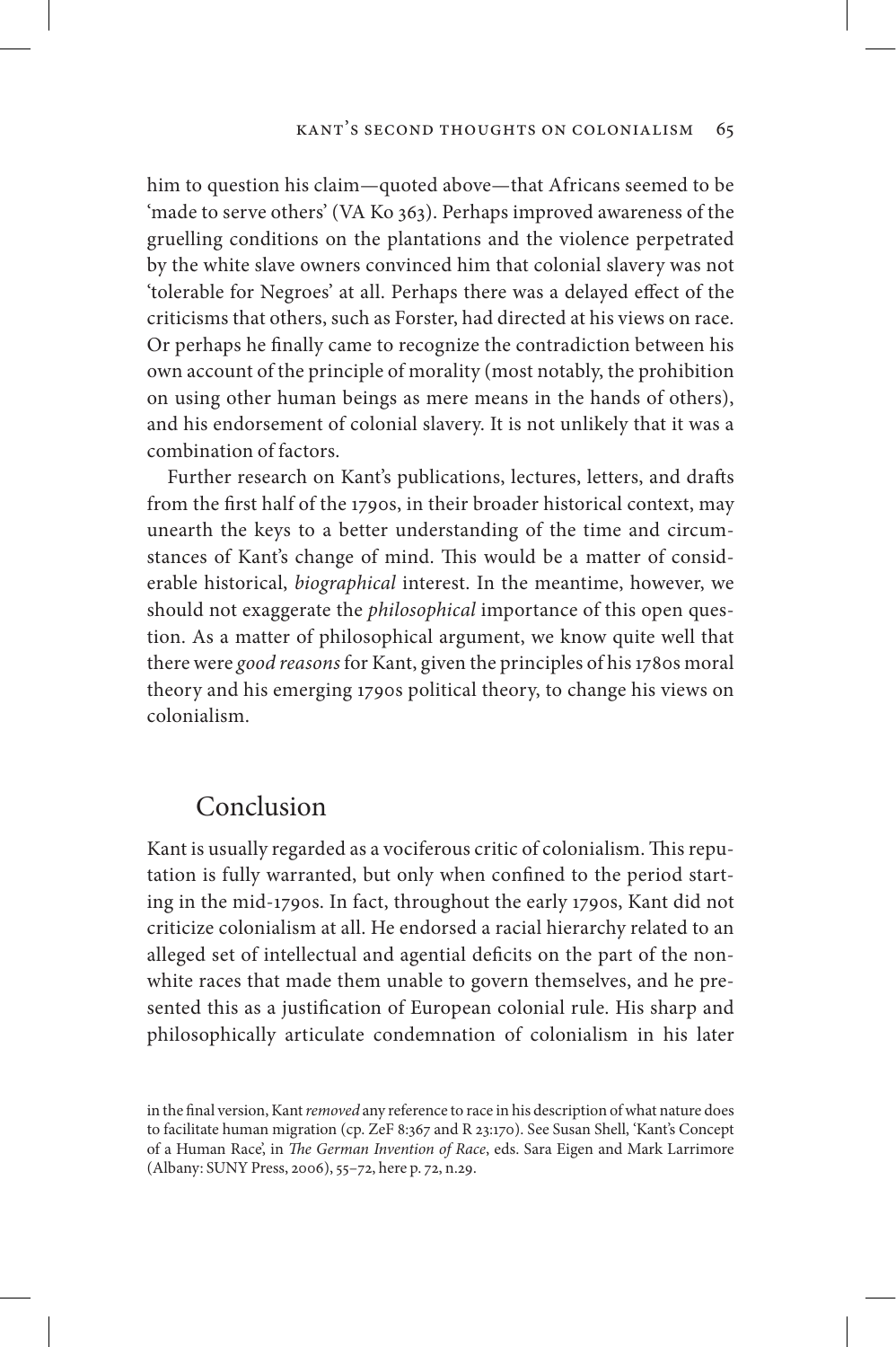work, however, especially Toward Perpetual Peace and the Metaphysics of Morals, clearly shows that Kant had second thoughts on colonialism. In the process of developing his legal and political philosophy, during the mid-1790s, he gave up both his endorsement of a racial hierarchy and his defense of colonialism, in favor of a more egalitarian version of the cosmopolitan ideal.

#### **Notes**

VA Ko: The Dohna-Wundlacken Lectures on Anthropology (1791-2), which have been published in Arnold Kowalewski (ed.), Die philosophischen Hauptvorlesungen Immanuel Kants. Nach den neu aufgefundenen Kolleghefen des Grafen Heinrich zu Dohna-Wundlacken (München: Rösl, 1924).

- VPG Doenhoff: The Doenhoff Lectures on Physical Geography (probably from 1782).
- VPG Dohna: The Dohna Lectures on Physical Geography (1792).

The Doenhoff and Dohna Lectures on Physical Geography are scheduled to be published in the Akademie Ausgabe. Werner Stark has already made his transcripts available at <http://kant.bbaw.de> accessed February 23, 2014. Page numbers refer to the transcripts. Translations of these lectures are mine.

#### **Bibliography**

- Bernasconi, Robert, 'Who Invented the Concept of Race? Kant's Role in the Enlightenment Construction of Race', in Race, ed. Robert Bernasconi (Oxford: Blackwell, 2001), 11–36.
- -, 'Kant's Third Thoughts on Race', in Reading Kant's Geography, eds. Stuart Elden and Eduardo Mendieta (Albany: SUNY Press, 2011), 291–318.
- Buck-Morss, Susan, Hegel, Haiti, and Universal History (Pittsburgh: Pittsburgh University Press, 2009).
- Georg, Forster, Georg Forsters Werke, ed. Academy of Sciences of the GDR, later Berlin-Brandenburg Academy of Sciences, vol. 8 (Berlin: Akademie Verlag,  $1958-$ ).
- Hedrick, Todd, 'Race, Diference, and Anthropology in Kant's Cosmopolitanism', Journal of the History of Philosophy 46 (2008): 245–68.
- Kleingeld, Pauline, 'Kant's Second Thoughts on Race', Philosophical Quarterly 57 (2007): 573–92.